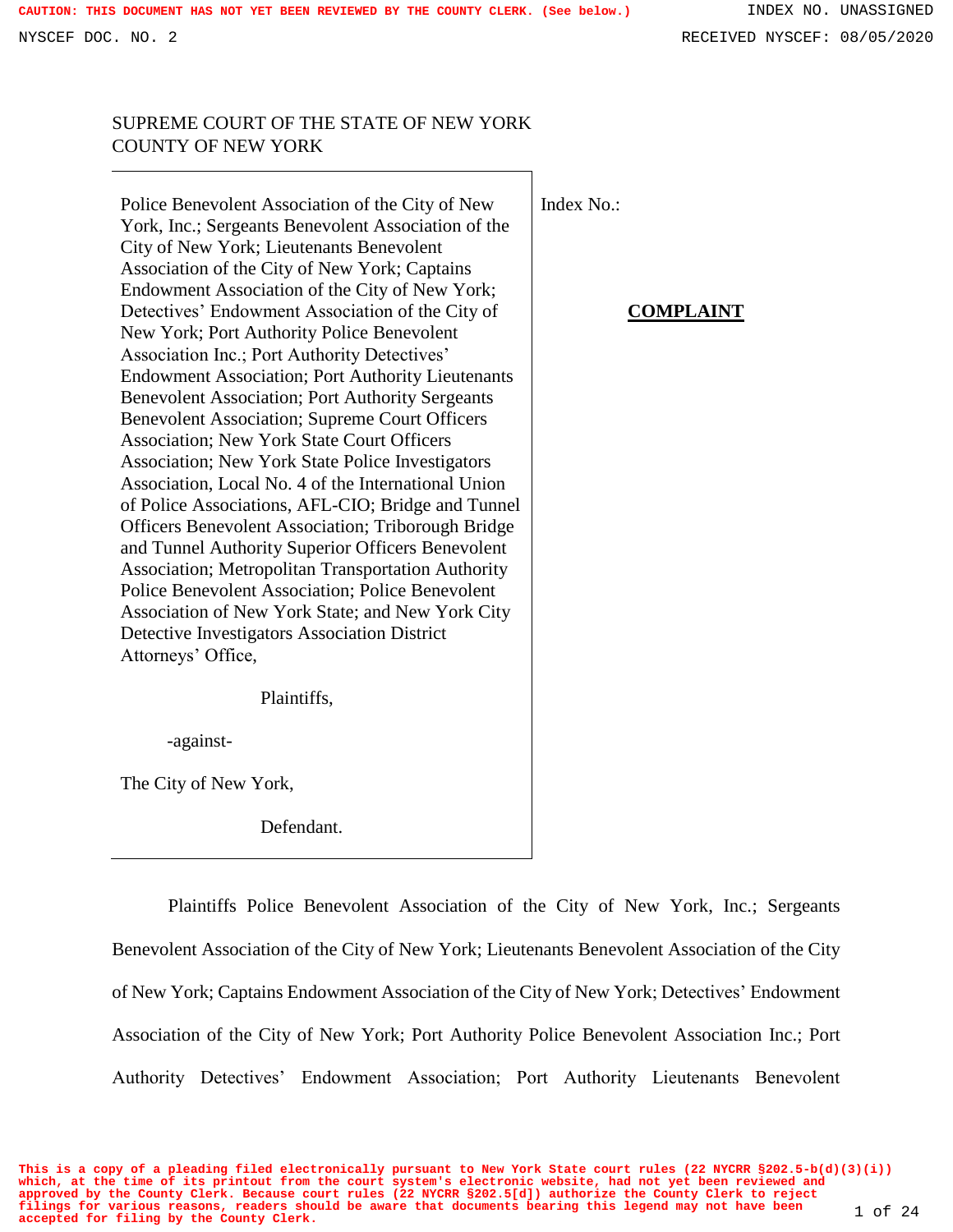Association; Port Authority Sergeants Benevolent Association; Supreme Court Officers Association; New York State Court Officers Association; New York State Police Investigators Association, Local No. 4 of the International Union of Police Associations, AFL-CIO; Bridge and Tunnel Officers Benevolent Association; Triborough Bridge and Tunnel Authority Superior Officers Benevolent Association; Metropolitan Transportation Authority Police Benevolent Association; Police Benevolent Association of New York State; and New York City Detective Investigators Association District Attorneys' Office ("Plaintiffs"), by and through their undersigned attorneys, as and for their Complaint, allege as follows against Defendant The City of New York ("City"):

#### **PRELIMINARY STATEMENT**

1. This case challenges the City's enactment and prospective enforcement of Section 10-181 of the New York City Administrative Code ("Section 10-181"), passed by the City Council on June 18, 2020, and signed into law by Mayor Bill de Blasio on July 15, 2020. Section 10-181 criminalizes the use of any restraint that restricts the flow of air or blood "by compressing the windpipe or the carotid arteries on each side of the neck, or sitting, kneeling, or standing on the chest or back in a manner that compresses the diaphragm, in the course of effecting or attempting to effect an arrest."

2. The law has been widely criticized by District Attorneys, law enforcement officials and other experts in law enforcement. Flying in the face of centuries of American law and the State of New York's own Penal Code, Section 10-181 is a strict liability penal statute that lacks any intent or other mental state requirement. Nor does Section 10-181 require that the prohibited conduct actually cause any injury. Rather, any violation of its terms, even absent intent or resulting injury, exposes a police officer to prosecution as a Class A misdemeanor and up to a year in prison. This punitive municipal law threatens police officers with fines and imprisonment for doing their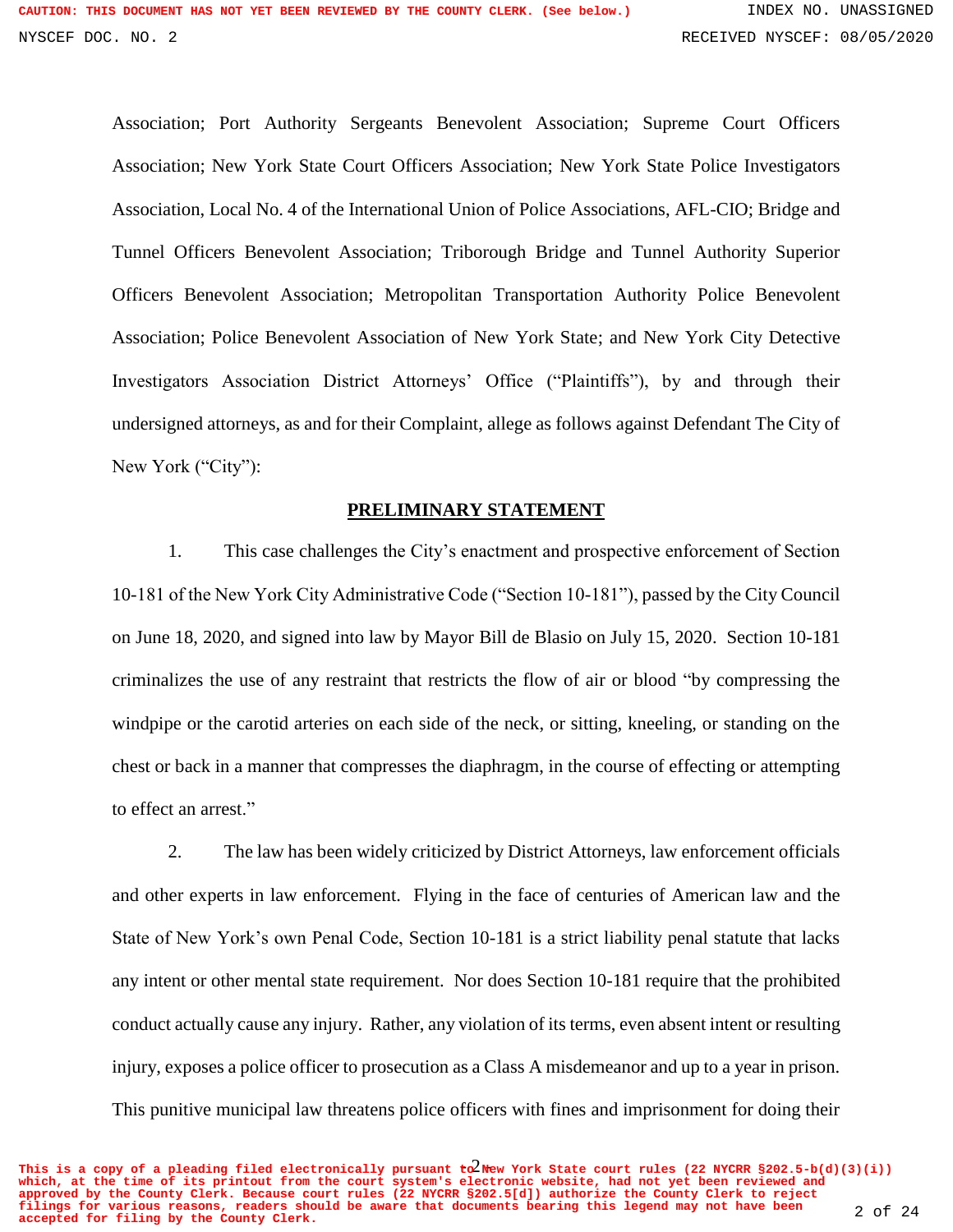jobs in good faith with no intent to harm a suspect, nor even any requirement that a suspect suffer injury. Section 10-181 thus goes far beyond a law governing police *mis*conduct.

3. But Plaintiffs do not bring this lawsuit to debate the merits of Section 10-181 as a matter of legislative policy. Rather, this lawsuit challenges the municipal law's validity under the New York State Constitution and Municipal Home Rule Law on two grounds.

4. First, Section 10-181 is preempted by State law. Section 10-181 (the preempted city law) and Section 121.13-a of the State Penal Code (which was signed into law less than a week before the passage of the City law) address identical areas of legislative concern: the restriction of air or blood circulation by a police officer in effecting an arrest. The State's decision to define the scope of criminal conduct in this field preempts municipal law that intrudes into exactly the same field. In addition, through Section 35.30 of the State Penal Code, the State has legislated and thus preempted the field of what constitutes the reasonable use of force by police officers, a field in which the City law also intrudes. Further, even if the City were permitted to legislate in these preempted fields, the inconsistency of Section 10-181 with State law governing the restriction of air or blood circulation by a police officer in effecting an arrest is an additional, independent reason for preemption.

5. Second, Section 10-181 violates due process. In particular, the law is void for vagueness because it does not enable police officers to adequately discern the scope of prohibited conduct. Plaintiffs bring this lawsuit to protect their members' rights and, in turn, to advance the public's right to the safety that Plaintiffs' members are sworn to protect.

6. Section 10-181, before and upon its enactment, has been met with great alarm by a number of District Attorneys, Police Chiefs, Commissioners, and Sheriffs, who also have questioned its validity. Manhattan District Attorney Cyrus Vance, for example, acknowledged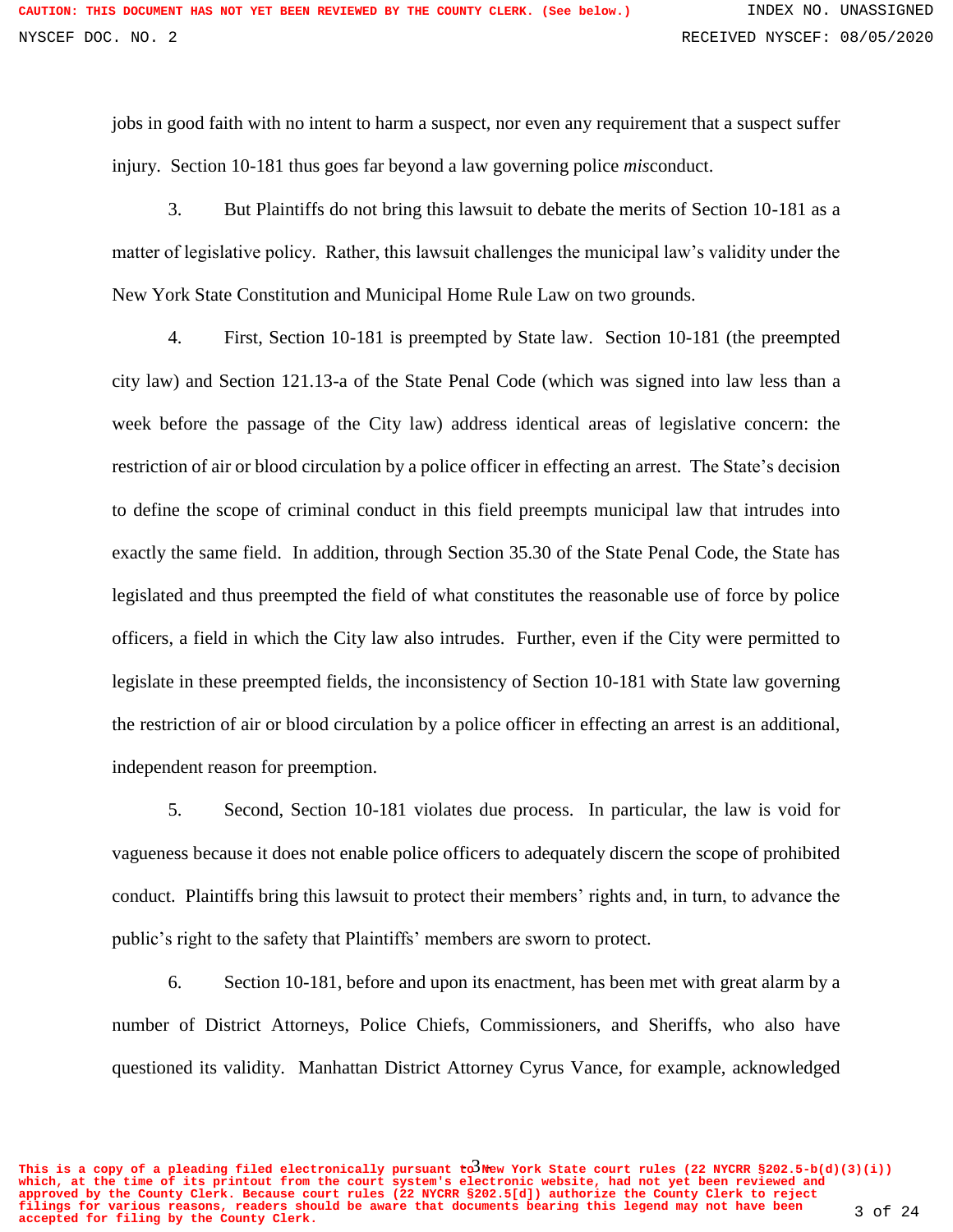that "the City Council Bill may well be preempted by State law," and forecasted legal challenges for this reason and with respect to the statute's "ambiguity." Others have expressed concern that the regulation, which stands to criminalize lawful uses of force, threatens both police and public safety. Staten Island District Attorney Michael McMahon stressed that the law "defies common sense" and "is causing law enforcement to question how they can do basic functions of their job like make an arrest safely in this city." He has implored the City to "repeal or fix [the] law as soon as possible." In addition, Police Chiefs, Commissioners, and Sheriffs of neighboring counties have prohibited their officers from carrying out enforcement activity in the City to protect their members "from criminal prosecution for actions consistent with their training and Department policy."

7. Section 10-181 already has had a chilling effect on the ability of officers to carry out their functions consistent with their Department's procedures and State law. This chilling effect places officers and the public in harm's way and has imposed an immediate and particularized injury on officers unable to carry out their duties out of concern for an unintentional violation of Section 10-181.

8. Potential enforcement of Section 10-181 must be enjoined to mitigate these harmful effects and prevent them from continuing.

9. Plaintiffs also are entitled to a declaratory judgment finding Section 10-181 invalid as preempted by New York State law and as unconstitutionally vague under the Due Process Clause of the New York State Constitution.

10. State law preempts the City's attempt to regulate such restraints, *i.e.*, restraints that may obstruct blood circulation or air flow, through Section 10-181. The State's comprehensive and detailed penal code and its expressed policy underpinning Section 121.13-a of the State of New York's Penal Law, criminalizing "Aggravated Strangulation" by officers, evince an intent to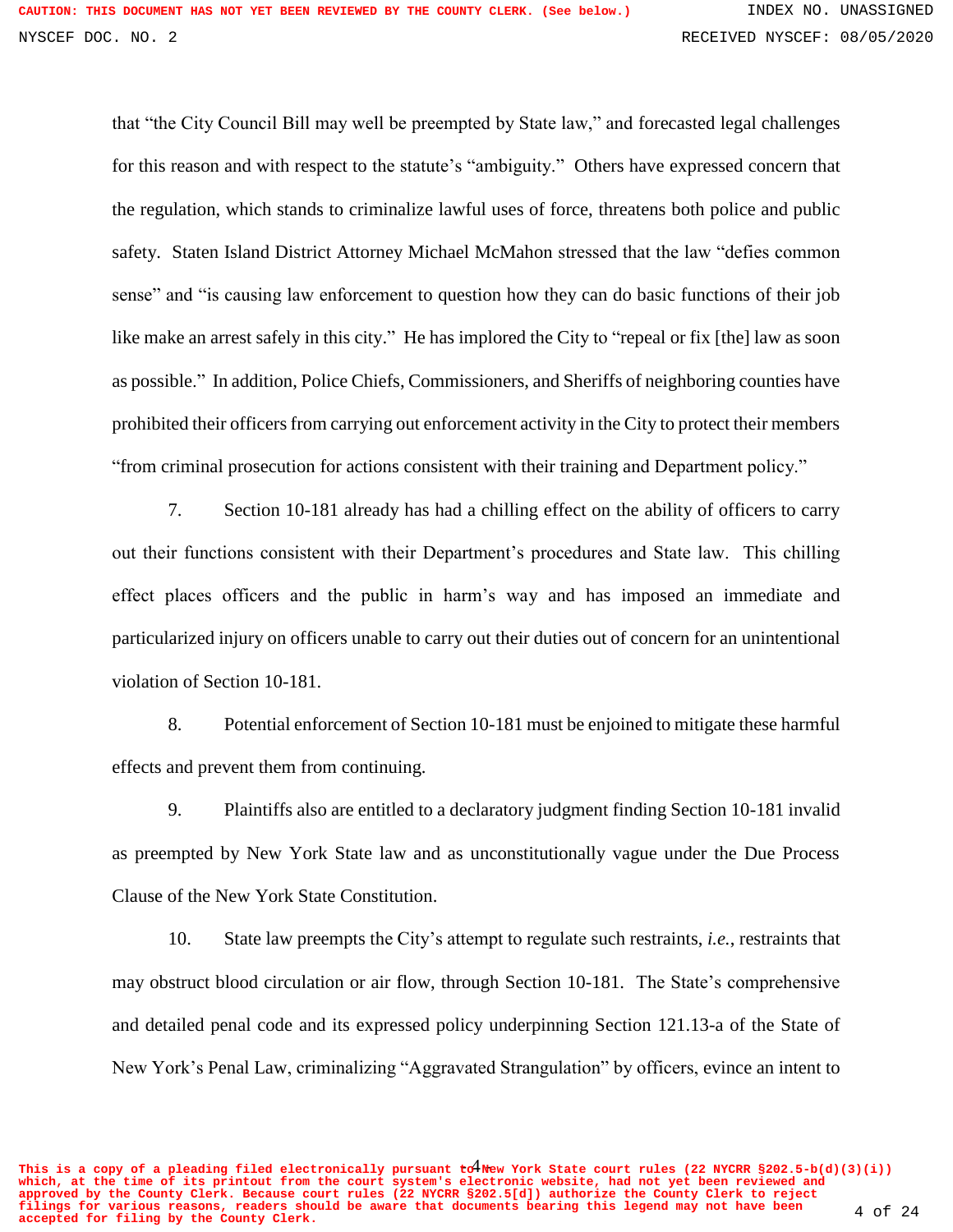occupy the field and preempt local laws on the same subject. Section 10-181 is therefore fieldpreempted. Section 10-181 also disrupts the careful balancing of public safety interests that Section 121.13-a of the State Penal Law is designed to achieve, thereby inhibiting operation of the State law. Section 10-181 is therefore conflict-preempted too.

11. Section 10-181 also violates the New York State Constitution's Due Process clause because it is unconstitutionally vague. Section 10-181 fails to give officers notice of the precise sort of conduct not permitted when effecting an arrest. An ordinary police officer will be unable to discern whether many ordinary activities taken in the course of the apprehension and arrest of a suspect violate the statute. In fact, District Attorney Vance acknowledged that legal challenges with respect to the law's "ambiguity" were likely to be forthcoming. The absence of an intent or injury requirement from Section 10-181 aggravates the statute's Due Process infirmity by, among other things, increasing the risk of arbitrary and inconsistent enforcement. That some District Attorneys have spoken out about the difficulty in enforcing Section 10-181 and indicated that they do not intend to prosecute violations of its terms as written, magnifies this risk.

12. Accordingly, enforcement of Section 10-181 should be restrained temporarily and preliminarily and permanently enjoined, and a declaratory judgment should be entered finding Section 10-181 invalid and unenforceable.

#### **PARTIES**

13. Plaintiff Police Benevolent Association of the City of New York, Inc. ("PBA") is the duly certified collective bargaining representative of all officers of the New York City Police Department in the rank of Police Officer. PBA members would suffer a concrete and particularized injury by enforcement of Section 10-181. By this action, PBA seeks to protect the interests of these and other PBA members.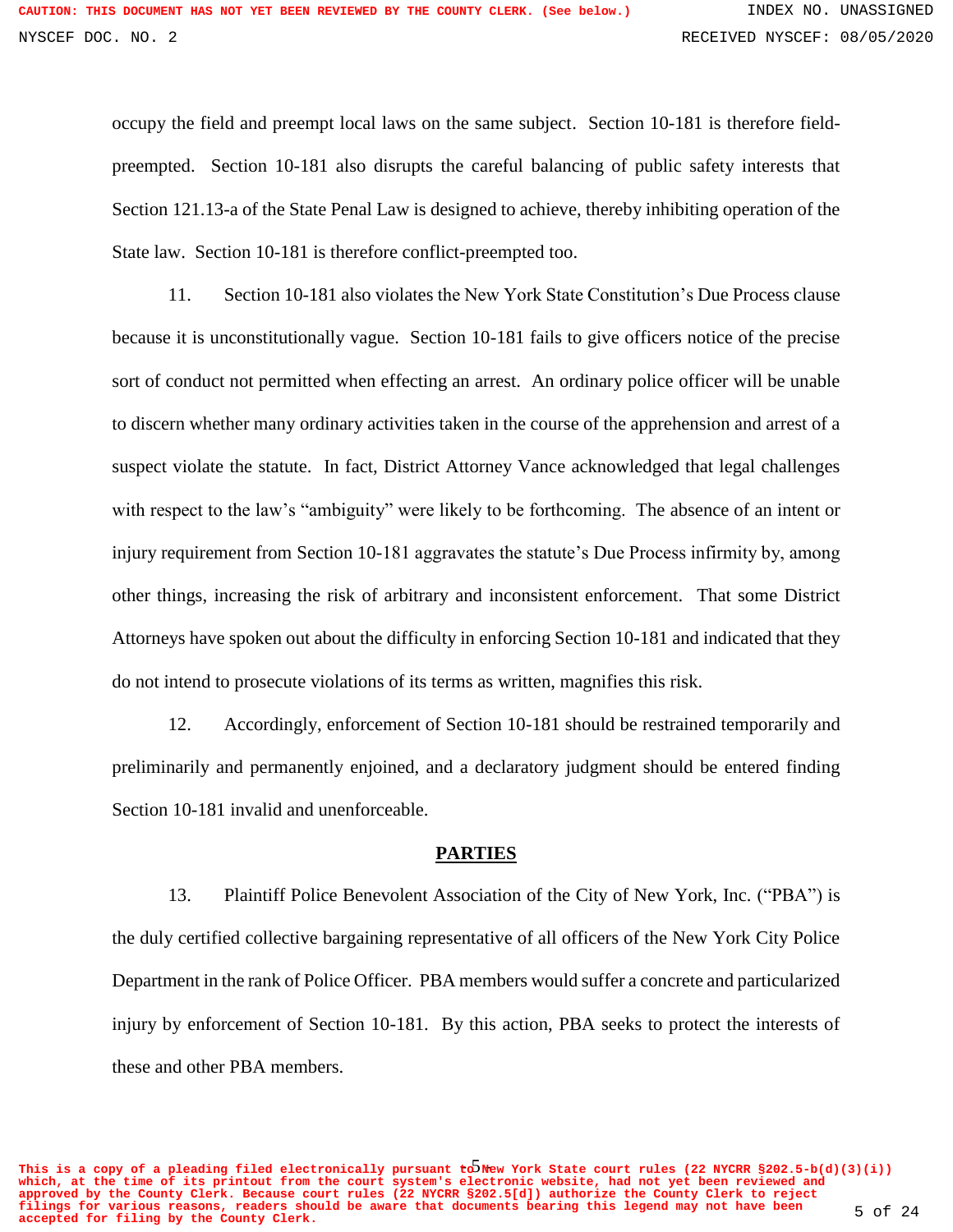14. Plaintiff Sergeants Benevolent Association of the City of New York ("SBA") is the duly certified collective bargaining representative of all officers of the New York City Police Department in the rank of Sergeant. SBA members would suffer a concrete and particularized injury by enforcement of Section 10-181. By this action, SBA seeks to protect the interests of these and other SBA members.

15. Plaintiff Lieutenants Benevolent Association of the City of New York ("LBA") is the duly certified collective bargaining representative of all officers of the New York City Police Department in the rank of Lieutenant. LBA members would suffer a concrete and particularized injury by enforcement of Section 10-181. By this action, LBA seeks to protect the interests of these and other LBA members.

16. Plaintiff Captains Endowment Association of the City of New York ("CEA") is the duly certified collective bargaining representative of all officers of the New York City Police Department in the rank of Captain, Deputy Inspector, Inspector, and Deputy Chief. CEA members would suffer a concrete and particularized injury by enforcement of Section 10-181. By this action, CEA seeks to protect the interests of these and other CEA members.

17. Plaintiff Detectives' Endowment Association of the City of New York ("DEA") is the duly certified collective bargaining representative of all officers of the New York City Police Department in the rank of Detective. DEA members would suffer a concrete and particularized injury by enforcement of Section 10-181. By this action, DEA seeks to protect the interests of these and other DEA members.

18. Plaintiff Port Authority Police Benevolent Association Inc. ("PAPD PBA") is the duly recognized collective bargaining representative of all officers of the Port Authority Police Department in the rank of Police Officer. PAPD PBA members would suffer a concrete and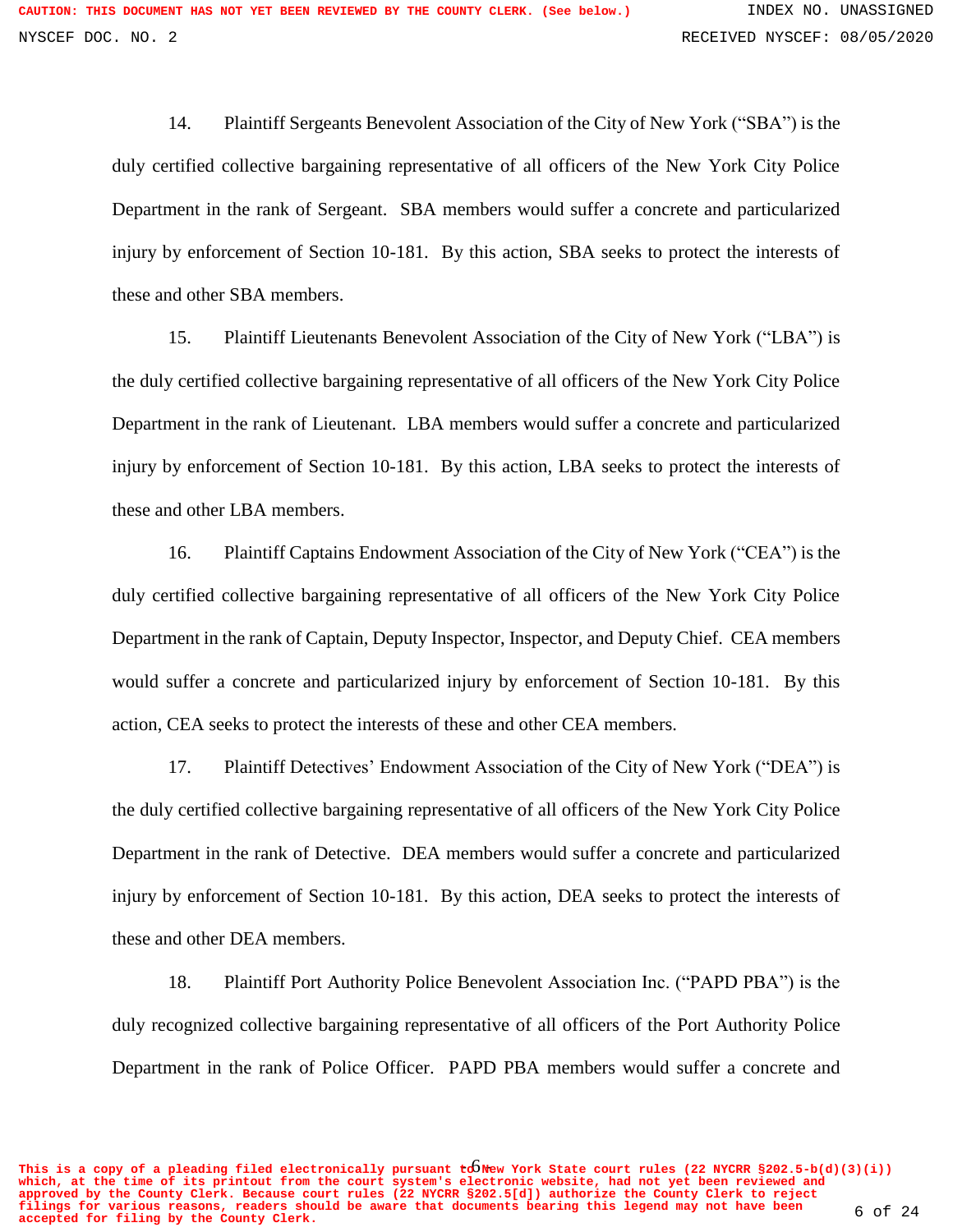particularized injury by enforcement of Section 10-181. By this action, PAPD PBA seeks to protect the interests of these and other PAPD PBA members.

19. Plaintiff Port Authority Detectives' Endowment Association ("PAPD DEA") is the duly certified collective bargaining representative of all officers of the Port Authority Police Department in the rank of Detective. PAPD DEA members would suffer a concrete and particularized injury by enforcement of Section 10-181. By this action, PAPD DEA seeks to protect the interests of these and other PAPD DEA members.

20. Plaintiff Port Authority Lieutenants Benevolent Association ("PAPD LBA") is the duly certified collective bargaining representative of all officers of the Port Authority Police Department in the rank of Lieutenant. PAPD LBA members would suffer a concrete and particularized injury by enforcement of Section 10-181. By this action, PAPD LBA seeks to protect the interests of these and other PAPD LBA members.

21. Plaintiff Port Authority Sergeants Benevolent Association ("PAPD SBA") is the duly certified collective bargaining representative of all officers of the Port Authority Police Department in the rank of Sergeant. PAPD SBA members would suffer a concrete and particularized injury by enforcement of Section 10-181. By this action, PAPD SBA seeks to protect the interests of these and other PAPD SBA members.

22. Plaintiff Supreme Court Officers Association ("SCOA") is the duly certified collective bargaining representative of all officers in the Courts of the City of New York, as well as Westchester, Rockland, Putnam, Orange, and Dutchess Counties. SCOA members would suffer a concrete and particularized injury by enforcement of Section 10-181. By this action, SCOA seeks to protect the interests of these and other SCOA members.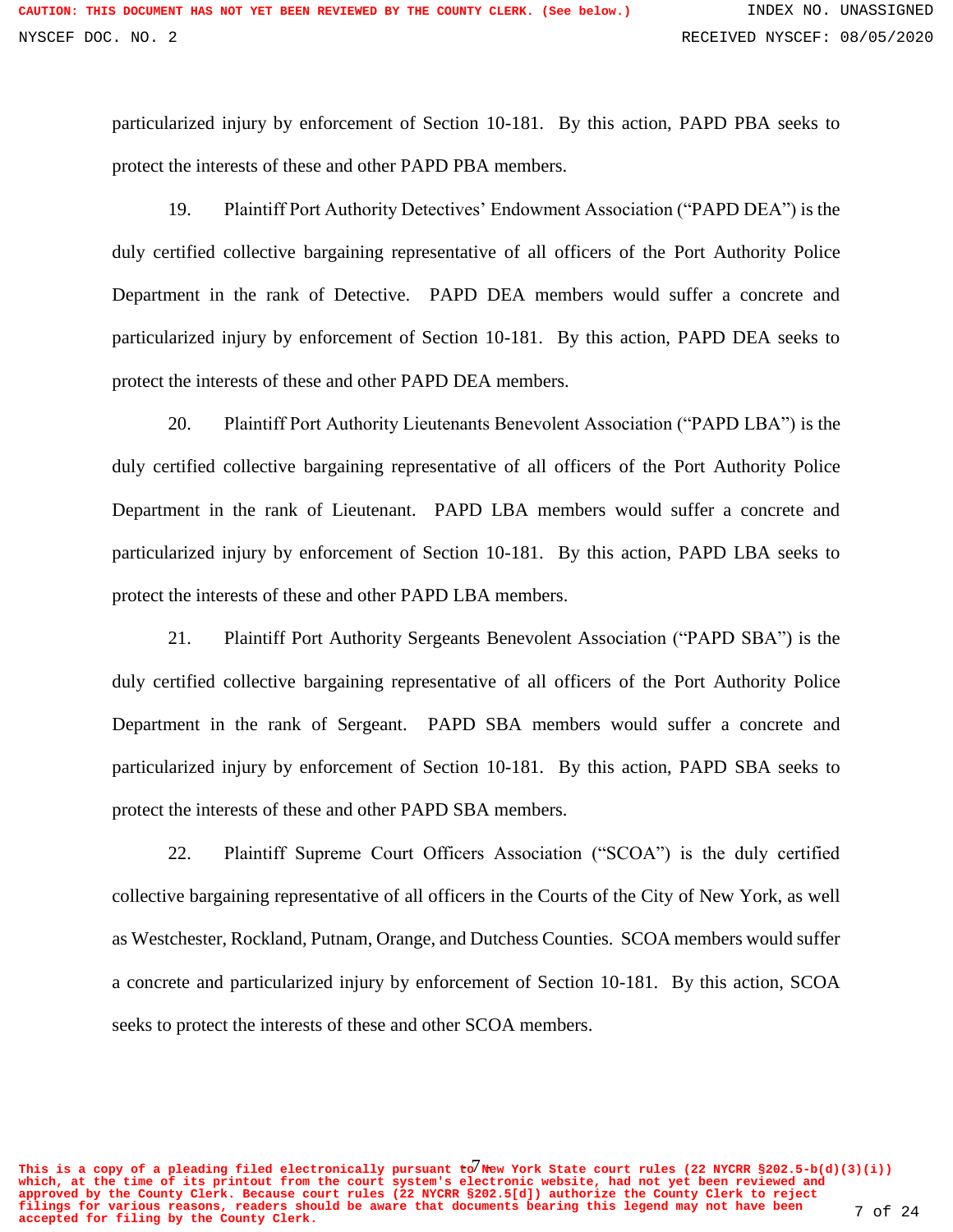23. Plaintiff New York State Court Officers Association ("NYS Court Officers") is the duly certified collective bargaining representative of all Officers in the Courts of the State of New York within the confines of the five (5) boroughs of the City of New York. NYS Court Officers members would suffer a concrete and particularized injury by enforcement of Section 10-181. By this action, NYS Court Officers seeks to protect the interests of these and other NYS Court Officers members.

24. Plaintiff New York State Police Investigators Association, Local No. 4 of the International Union of Police Associations, AFL-CIO ("NYSPIA") is the duly certified collective bargaining representative of Investigators, Senior Investigators, and Investigative Specialists within the Bureau of Criminal Investigation of the State of New York, Division of State Police. Members of NYSPIA are assigned throughout New York State generally and within the confines of New York City specifically. Members of NYSPIA would suffer a concrete and particularized injury by enforcement of Section 10-181. By this action, NYSPIA seeks to protect the interests of these and other NYSPIA members.

25. Plaintiff Bridge and Tunnel Officers Benevolent Association ("BTOBA") is the duly certified collective bargaining representative of all peace officers who patrol intrastate toll bridges and tunnels in the City of New York in the rank of officer. BTOBA members would suffer a concrete and particularized injury by enforcement of Section 10-181. By this action, BTOBA seeks to protect the interests of these and other BTOBA members.

26. Plaintiff Triborough Bridge and Tunnel Authority Superior Officers Benevolent Association ("TBTA SOBA") is the duly certified collective bargaining representative of officers who patrol intrastate toll bridges and tunnels in the City of New York in the rank of Lieutenant or Sergeant. TBTA SOBA members would suffer a concrete and particularized injury by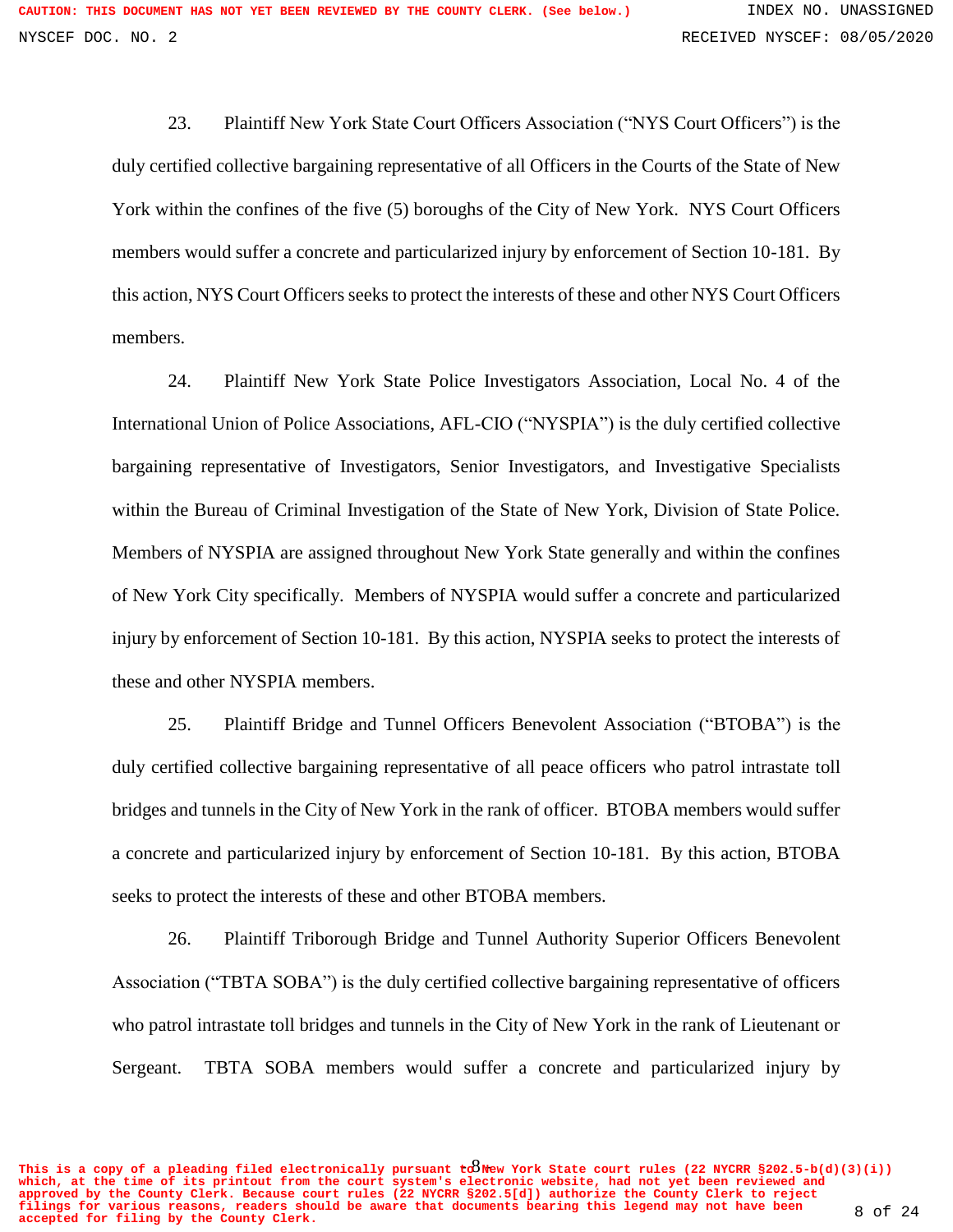enforcement of Section 10-181. By this action, TBTA SOBA seeks to protect the interests of these and other TBTA SOBA members.

27. Plaintiff Metropolitan Transportation Authority Police Benevolent Association ("MTA PBA") is the duly certified collective bargaining representative of Police Officers, Detectives, Sergeants, and Lieutenants who patrol the facilities and rails of the Metropolitan Transportation Authority. MTA PBA members would suffer a concrete and particularized injury by enforcement of Section 10-181. By this action, MTA PBA seeks to protect the interests of these and other MTA PBA members.

28. Plaintiff Police Benevolent Association of New York State ("PBA of New York State") is the duly certified collective bargaining representative of members of the New York State Agency Police Services Unit, and the New York State University (SUNY) Police, the New York State Environmental Conservation Police, the New York State Park Police, and the New York State Forest Rangers. PBA of New York State members would suffer a concrete and particularized injury by enforcement of Section 10-181. By this action, PBA of New York State seeks to protect the interests of these and other PBA of New York State members.

29. Plaintiff New York City Detective Investigators Association District Attorneys' Office ("NYCDIA") is the duly certified collective bargaining representative of Detective Investigators, Senior Detective Investigators, Rackets Investigators, Senior Rackets Investigators, and Supervising Rackets Investigators within the District Attorneys' Offices of New York City. Members of NYCDIA are assigned throughout the five boroughs of New York City. Members of NYCDIA would suffer a concrete and particularized injury by enforcement of Section 10-181. By this action, NYCDIA seeks to protect the interests of these and other NYCDIA members.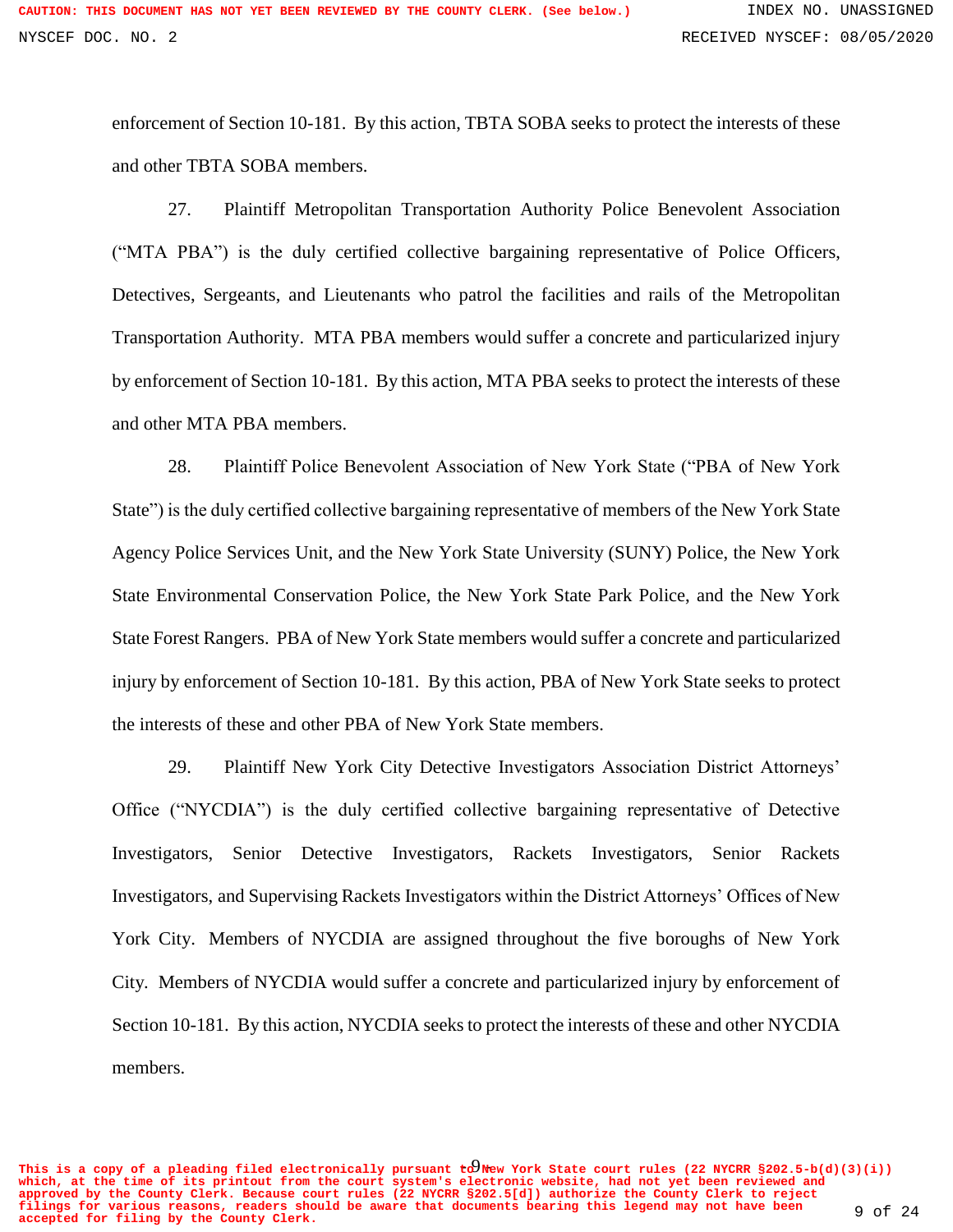30. Defendant the City of New York (the "City") is a municipal corporation organized and existing under New York state law. The City's principal place of business is located at City Hall, New York, New York 10007.

#### **JURISDICTION AND VENUE**

31. This action for declaratory and injunctive relief is brought against the City to challenge the enactment and restrain enforcement of Section 10-181 of the New York City Administrative Code.

32. This action is also brought against the City under the general original jurisdiction of this Court under Article VI, Section 7 of the New York Constitution.

33. This Court has personal jurisdiction over the City under CPLR § 301 because the City works in or conducts substantial business within New York.

- 34. The Court also has jurisdiction under CPLR § 3001.
- 35. Venue is proper in this Court under CPLR § 503(a).

36. The Unions have associational standing to sue here because (1) one or more of every unions' members has standing to sue; (2) the interests advanced by vindicating the rights of the members are sufficiently germane to the Plaintiffs' purposes to demonstrate that Plaintiffs will appropriately represent the members' interests; and (3) the participation of the individual members is not required to assert the claim or to afford the Plaintiffs complete relief.

#### **BACKGROUND**

### **A. Regulatory Text and Legislative History of New York City Administrative Law Section 10-181**

37. Section 10-181, as a proposed introduction ("Int. No. 0536-2018"), was brought before the New York City Council in February 2018. Sponsored by Council Member Rory I. Lancman, Int. No. 0536-2018 was introduced and titled as "[a] Local Law to amend the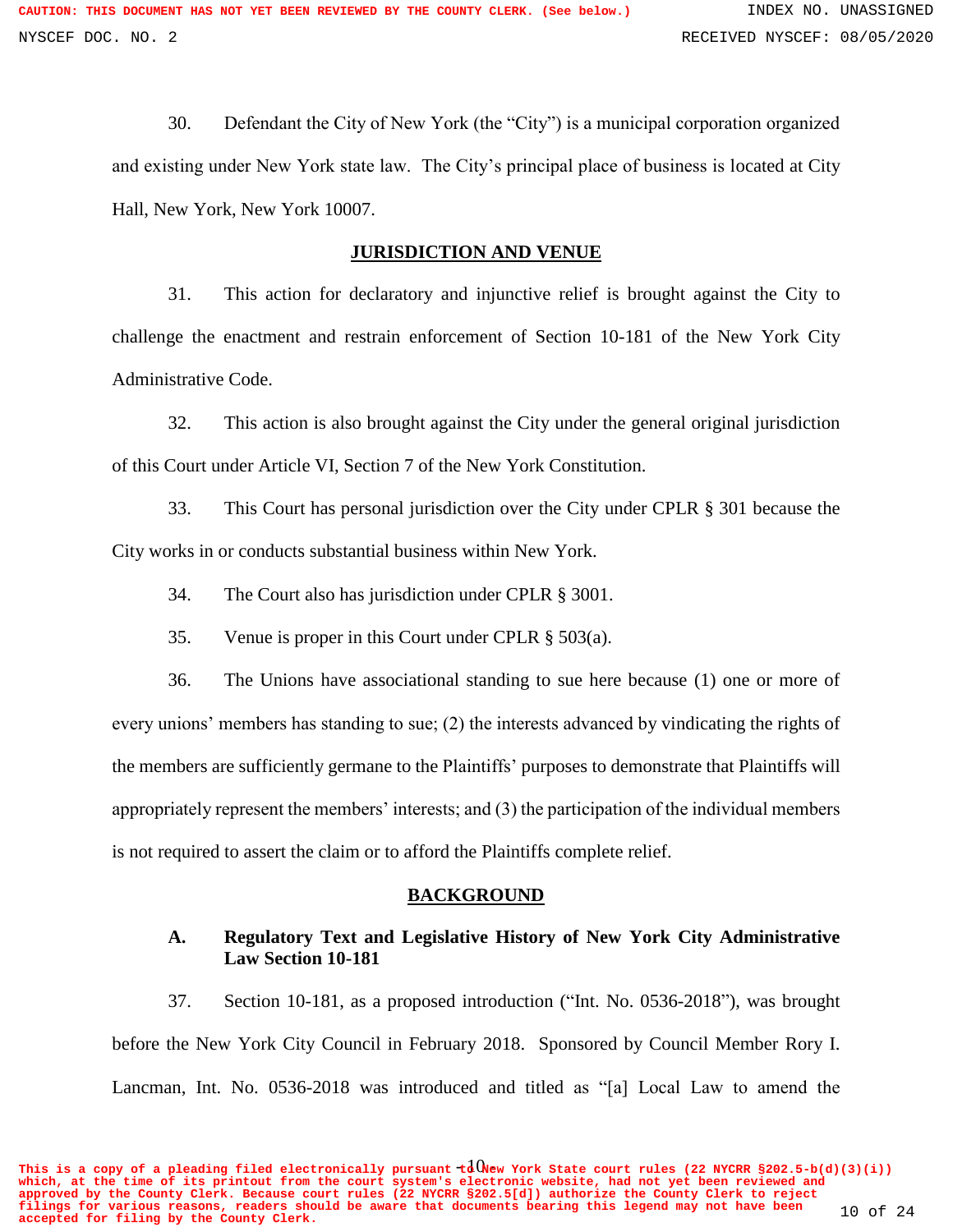administrative code of the City of New York, in relation to chokeholds and other such restraints." Int. No. 0536-2018 was preceded by a bill also seeking a ban on chokeholds and introduced by Council Member Lancman in 2014. As drafted, Int. No. 0536-2018 would have established as a misdemeanor restraining a person via a "chokehold," defined by the bill as the act of "wrap[ping] an arm around or grip[ping] the neck in a manner that limits or cuts off either the flow of air by compressing the windpipe, or flow of blood through the carotid arteries on each side of a neck," in the course of effecting or attempting to effect an arrest.

38. On or about June 9, 2020, an amendment to Int. No. 0536-2018 was proposed to establish as a misdemeanor the act of "restraining an individual in a manner that restricts the flow of air or blood by compressing the windpipe, diaphragm, or the carotid arteries on each side of the neck in the course of effecting or attempting to effect an arrest" (with the amendment, referred to as "Int. No. 536-A"). A hearing on the bill, as Int. No. 536-A, was held on June 9, 2020.

39. On or about June 18, 2020, another amendment to the bill was introduced. As amended, the bill established as a misdemeanor the act of "restraining an individual in a manner that restricts the flow of air or blood by compressing the windpipe, diaphragm, or the carotid arteries on each side of the neck, *or sitting, kneeling, or standing on the chest or back in a manner that compresses the diaphragm in the course of effecting or attempting to effect an arrest*" (with the amendment, referred to as "Int. No. 536-B") (emphasis added).

40. A hearing on the amended bill was held on June 18, 2020. At the hearing, the bill was referred to as a law that would "make it illegal for an arresting officer to use a restraint that restricts the flow of air or blood by compressing another individual's windpipe or the arteries on the side of their neck, or putting pressure on the back or chest." (Transcript of the Minutes of the Stated Meeting held on June 18, 2020 ("June 18, 2020 Stated Hr'g Tr.") at 25:4-10.)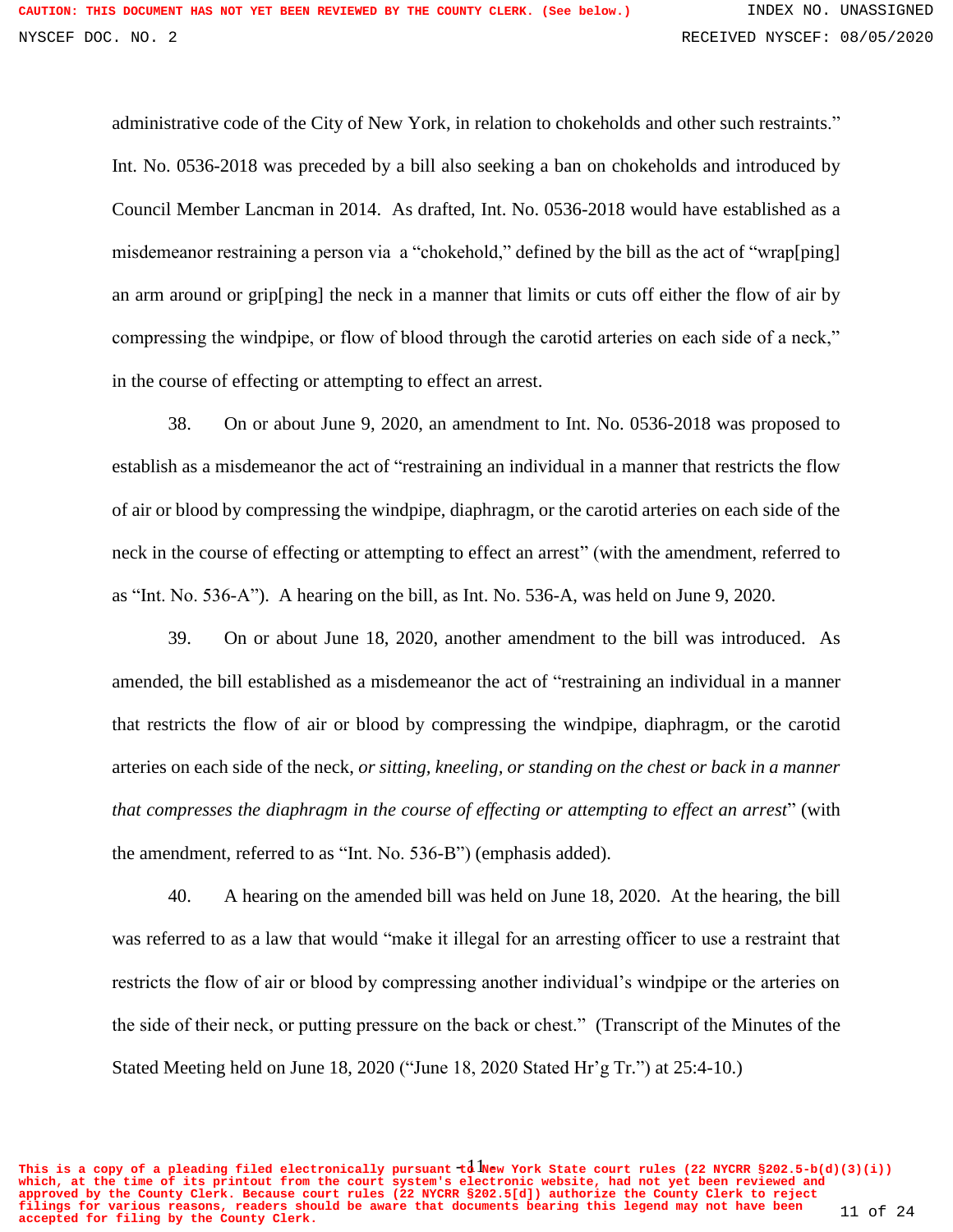41. The City Council passed the bill on June 18, 2020, over objections concerning the lack of an intent requirement in the statute, the breadth of the statute beyond chokeholds, the absence of an express self-defense exception, and the existence of state penal law already covering the same field as Section 10-181. (*E.g.*, Transcript of the Minutes of the Committee of Public Safety held on June 9, 2020 at 60-62, 99-105, 135-136; June 18, 2020 Stated Hr'g Tr. at 71-72, 93-94.) The bill was passed less than one week after Governor Cuomo had signed into law Section 121.13-a, the State law that criminalizes the use of restraints that restrict blood circulation or air flow by police or peace officers, including "chokeholds," and includes intent and injury requirements.

42. Section 10-181, titled "Unlawful Methods of Restraint," was signed into law by Mayor Bill de Blasio on July 15, 2020. In its full form, Section 10-181 states:

- a. **Unlawful methods of restraint.** No person shall restrain an individual in a manner that restricts the flow of air or blood by compressing the windpipe or the carotid arteries on each side of the neck, or sitting, kneeling, or standing on the chest or back in a manner that compresses the diaphragm, in the course of effecting or attempting to effect an arrest.
- b. **Penalties.** Any person who violates subdivision a of this section shall be guilty of a misdemeanor punishable by imprisonment of not more than one year or a fine of not more than \$2,500, or both.
- c. Any penalties resulting from a violation of subdivision a of this section shall not limit or preclude any cause of action available to any person or entity injured or aggrieved by such violation.
- 43. By its terms, Section 10-181 criminalizes any instance in which, in the course of an

arrest or attempted arrest, an officer restricts the flow of air or blood by placing pressure on the neck, or sitting, kneeling, or standing on the chest or back "in a manner that compresses the diaphragm."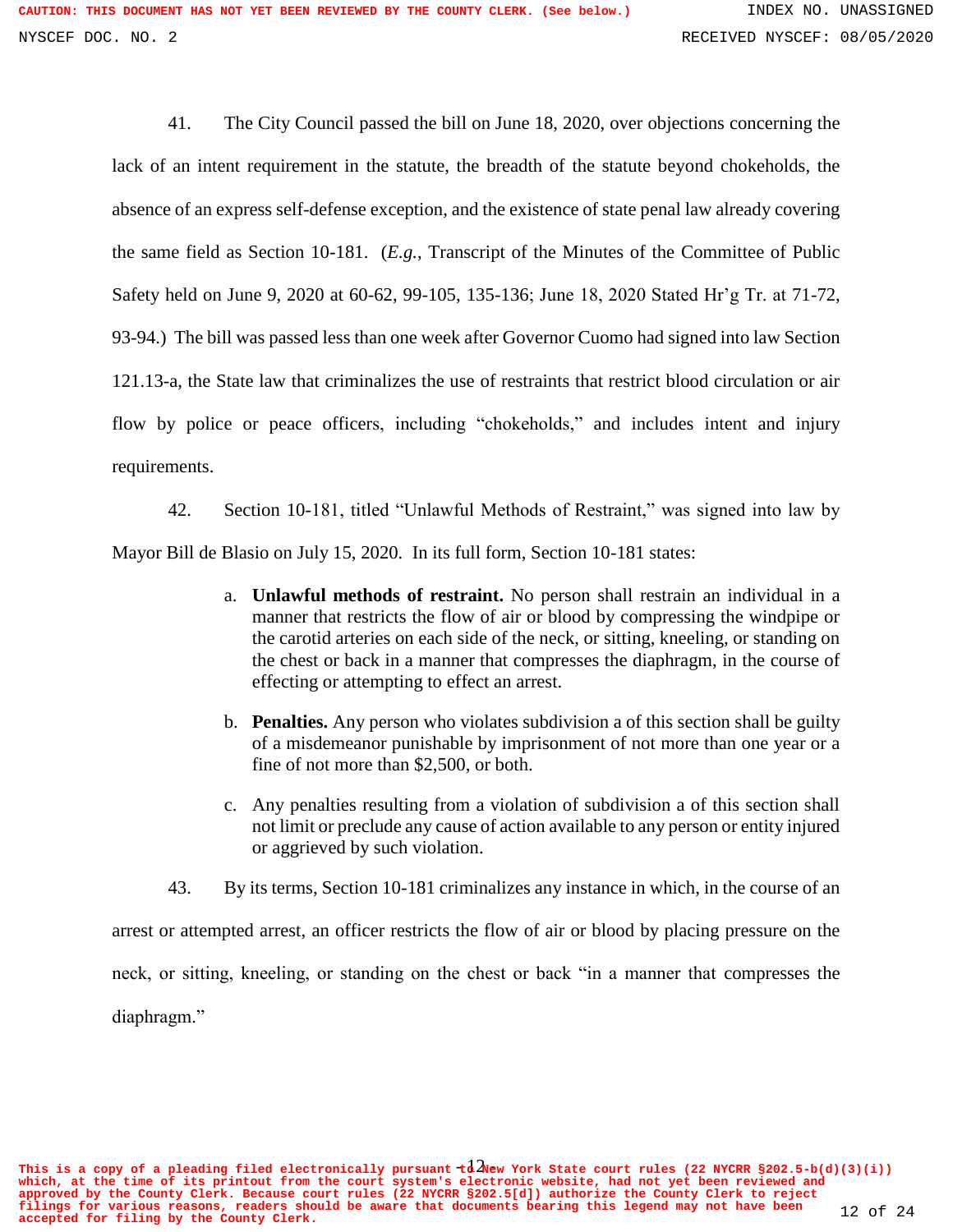44. On its face, Section 10-181 does not contain a *mens rea* requirement and is a strict liability statute. Nor does Section 10-181 include any requirement that the prohibited conduct cause actual injury.

45. Section 10-181 is subject to the justification defense of New York State Penal Law § 35.30. *See* N.Y. Penal Law §§ 10.00, 35.00; *see also* N.Y. Penal Law § 35.05.

46. Through its enactment of Section 10-181, the City nonetheless has attempted to legislate in the field of what constitutes the reasonable use of force by a police officer in effecting an arrest—a field that the State has already occupied through laws like Section 121.13-a and Section 35.30.

### **B. Widespread Concern Over Practical Effects of Section 10-181 and Its Potential Enforcement**

47. New York District Attorneys and Police Chiefs, Commissioners, and Sheriffs have expressed great concern about the chilling effect of Section 10-181's passage and the prospect of its enforcement, particularly in light of its lack of an intent requirement and its lack of an injury requirement, and have acknowledged that Section 10-181 is likely to be subject to successful legal challenges.

48. Manhattan District Attorney Cyrus Vance has expressed that State law likely preempts Section 10-181 and that Section 10-181 is ambiguous. In an interview published on July 7, 2020, District Attorney Vance stated that "the City Council Bill may well be preempted by State law" because of the "chokehold bill passed at the State level specifically criminalizing use of chokeholds, up to a Class C violent felony in the case of death." District Attorney Vance also highlighted the fact that the City Council Bill is a "strict liability bill" that lacks elements of "intent," and forecasted that the City Council Bill would be subject to "legal challenges . . . that will be successful" and would place the bill "at risk as a statute because of preemption by the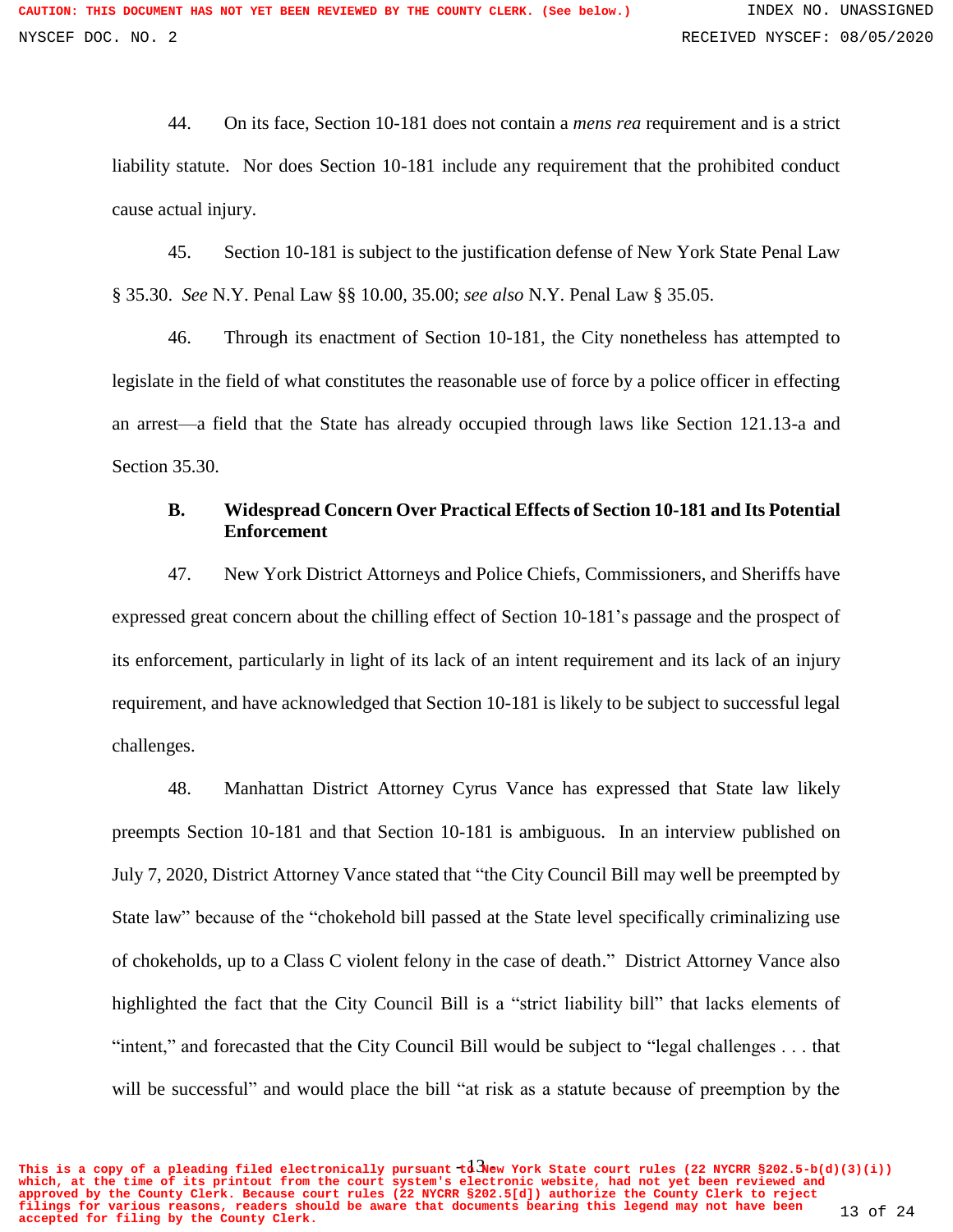State." He also acknowledged that, "certainly," there would be legal challenges with respect to the statute's "ambiguity." *See* [https://www.ny1.com/nyc/all-boroughs/inside-city-hall](https://www.ny1.com/nyc/all-boroughs/inside-city-hall-shows/2020/07/08/manhattan-district-attorney-cy-vance-on-the-recent-spike-in-gun-violence)[shows/2020/07/08/manhattan-district-attorney-cy-vance-on-the-recent-spike-in-gun-violence#,](https://www.ny1.com/nyc/all-boroughs/inside-city-hall-shows/2020/07/08/manhattan-district-attorney-cy-vance-on-the-recent-spike-in-gun-violence) beginning at 17:00 (last accessed on August 5, 2020).

49. In a statement issued on July 24, 2020, Staten Island District Attorney Michael E. McMahon highlighted the law's potential chilling effect on law enforcement in carrying out their duties, stating: "[It] actually defies common sense in the restrictions it places on police officers who we expect and need to respond to dangerous and critical life and death situations," and that the law "is causing law enforcement to question how they can do basic functions of their job like make an arrest safely in this city." *See* [https://www.silive.com/news/2020/07/da-mcmahon-citys](https://www.silive.com/news/2020/07/da-mcmahon-citys-diaphragm-bill-defies-common-sense.html)[diaphragm-bill-defies-common-sense.html](https://www.silive.com/news/2020/07/da-mcmahon-citys-diaphragm-bill-defies-common-sense.html) (last accessed on August 5, 2020).Pointedly, District Attorney McMahon asserted that the impact of the law "hurts every New Yorker and makes us all less safe," and urged the City to "repeal or fix [the] law as soon as possible." *Id.*

50. The President of the New York State Troopers Police Benevolent Association, Thomas H. Mungeer, on July 15, 2020, directed New York State Police Superintendent Keith Corlett, to "immediately remove all uniformed State Troopers" stationed in the City of New York "and cease any law enforcement activities within that jurisdiction." *See*  <https://www.nystpba.org/blog/breaking-news/pba-demands-removal-of-troopers-from-nyc/> (last accessed on August 5, 2020). President Mungeer expressed that this action was prompted by Section 10-181 which "*puts an undue burden*" on State troopers and "*opens them up to criminal and civil liability for restraining a person during a lawful arrest in a manner that is consistent with their training and is legal throughout the rest of the State*." *Id.*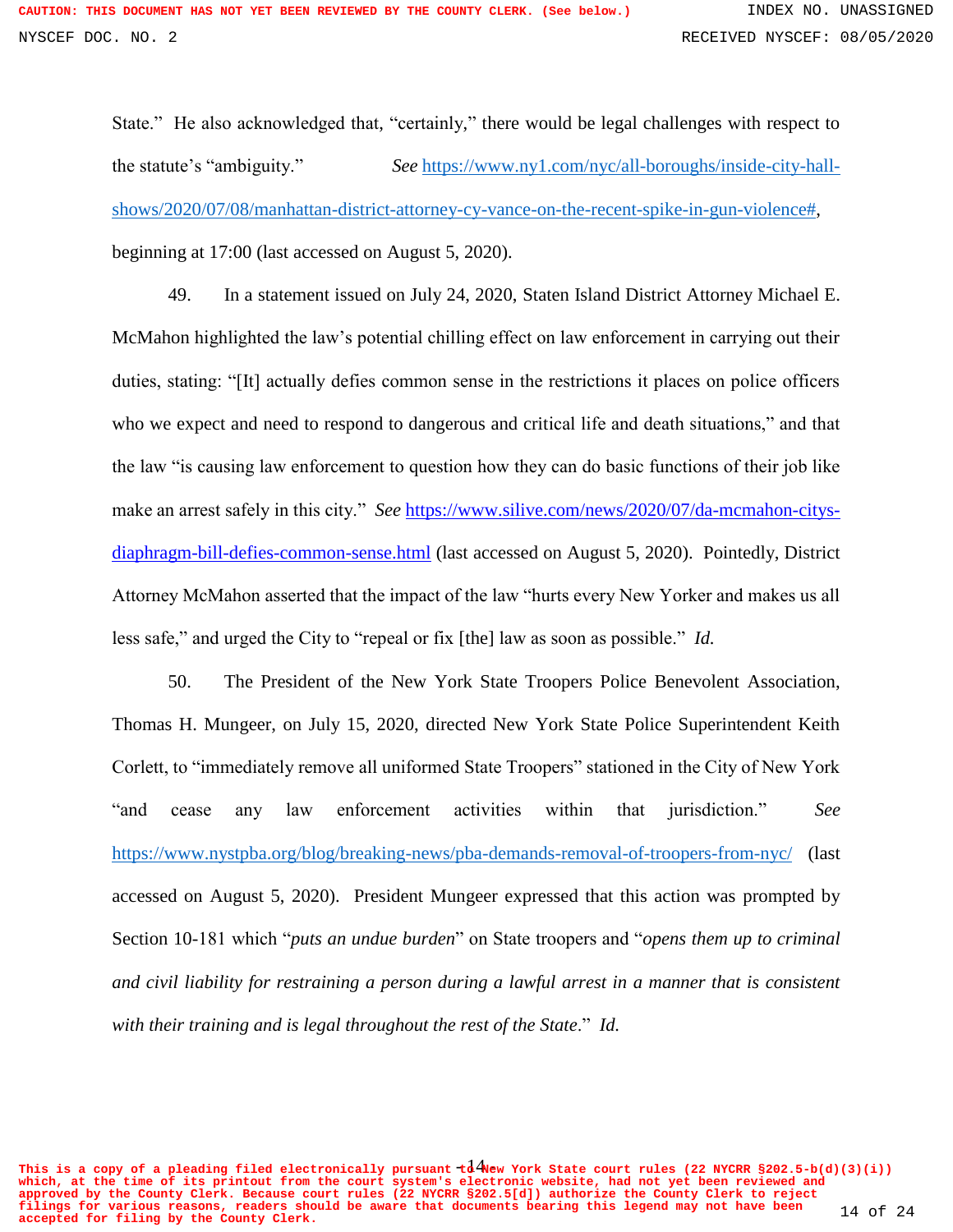51. Police Chiefs, Commissioners, and Sheriffs in multiple neighboring counties also have issued directives that prohibit their officers from conducting enforcement activities in New York City, in light of the risk of prosecution under Section 10-181. Copies of those directives are attached to this Complaint as Exhibit A.

52. Putnam County Sheriff Robert L. Langley Jr. issued a directive on July 20, 2020 that prohibited his department's officers from "conduct[ing] any enforcement activity within the confines of the City of New York," with the only exception being to pick up a person already in the custody of another agency. Ex. A at 14. Sheriff Langley's directive was "intended to protect" officers of the department "from criminal prosecution for actions consistent with their training and Department policy," given "the likelihood that the restraint of a non-compliant person during the course of effectuating a lawful arrest often requires some type of pressure to the chest or back of the subject for at least a brief period of time," and Section 10-181 "*criminalizes such actions without respect to intent or injury*." *Id.*

53. The Police agencies of the City of Yonkers and New Rochelle, among others, also have prohibited their officers from carrying out enforcement activities in the City of New York in light of Section 10-181. *See id.* at 1, 12. Commissioner John J. Mueller, of the City of Yonkers Police Department, expressed concern that "[d]espite our best efforts to minimize the use of force, it remains well possible that a police officer's knee may end up on the chest or back of a violent suspect during a scuffle or arrest, especially during a one-on-one situation." *Id.* at 1.

54. The Nassau County police agency also issued a directive prohibiting its officers from "conduct[ing] police business" in the City of New York absent prior approval and compliance with several other directives. *Id.* at 10-11. The Nassau County Policy Commissioner, Patrick Ryder, said in a statement on July 18, 2020 that the department would utilize "[i]ncreased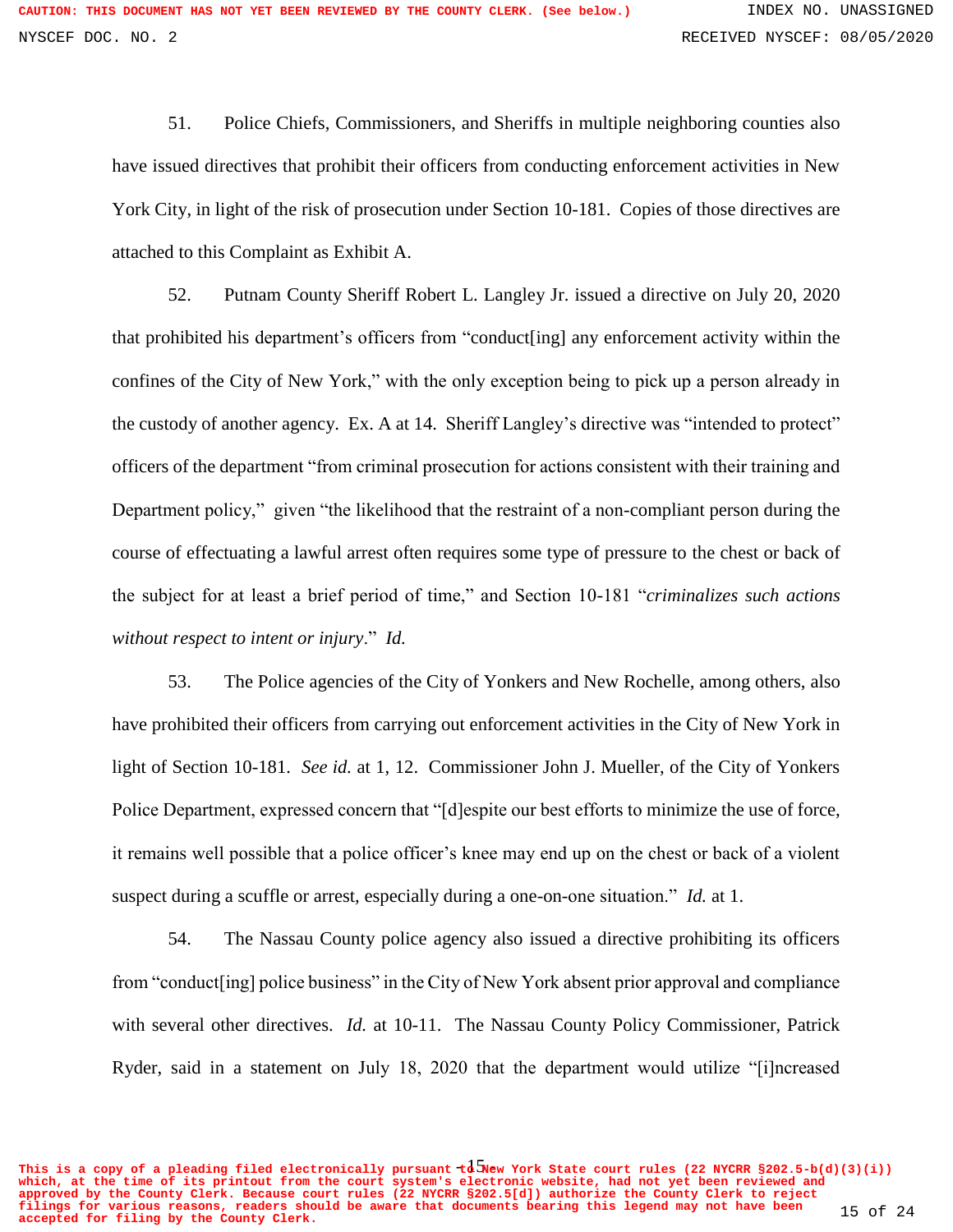supervisory roles and notifications . . . as precautions," and expressed concern of its officers "hav[ing] to take police action in the confines of the City of New York." *See*  <https://www.newsday.com/long-island/nassau/nypd-diaphragm-law-1.47024321> (last accessed on August 5, 2020).

55. Accordingly, in addition to its effects on Plaintiffs' members, Section 10-181 has chilled enforcement activity authorized by Section 140.10 of the New York State Criminal Procedure Law, which confers on officers in any local jurisdiction the authority to effect arrests throughout the state. *See* N.Y. CPL § 140.10.

#### **C. New York State Penal Law Criminalizing Use of Chokeholds and Restraints Obstructing Breathing or Blood Circulation**

56. Section 10-181 has a New York State counterpart in, and is preempted by, Section 121.13-a of the New York State Penal Code, which appears in Article 121, on "Strangulation and Related Offenses." Section 121.13-a codifies the crime of "Aggravated Strangulation," which only applies to the conduct of police officers (defined in N.Y. CPL § 1.20(34)) or peace officers (defined in N.Y. CPL § 2.10). New York State Governor Andrew Cuomo signed Section 121.13 a into law on June 12, 2020, less than a week before the New York City Council passed Section 10-181.

57. Under Section 121.13-a, a police officer or peace officer will be guilty of aggravated strangulation: (a) when he or she "commits the crime of obstruction of breathing or blood circulation," as defined in Section 121.11 of the New York Penal Code; or (b) "uses a chokehold or similar restraint," as defined in Section 837-t(1)(b) under the New York Executive Law, and "thereby causes serious physical injury or death to another person." N.Y. Penal Law § 121.13-a. The crime of aggravated strangulation under Section 121.13-a is a class C felony.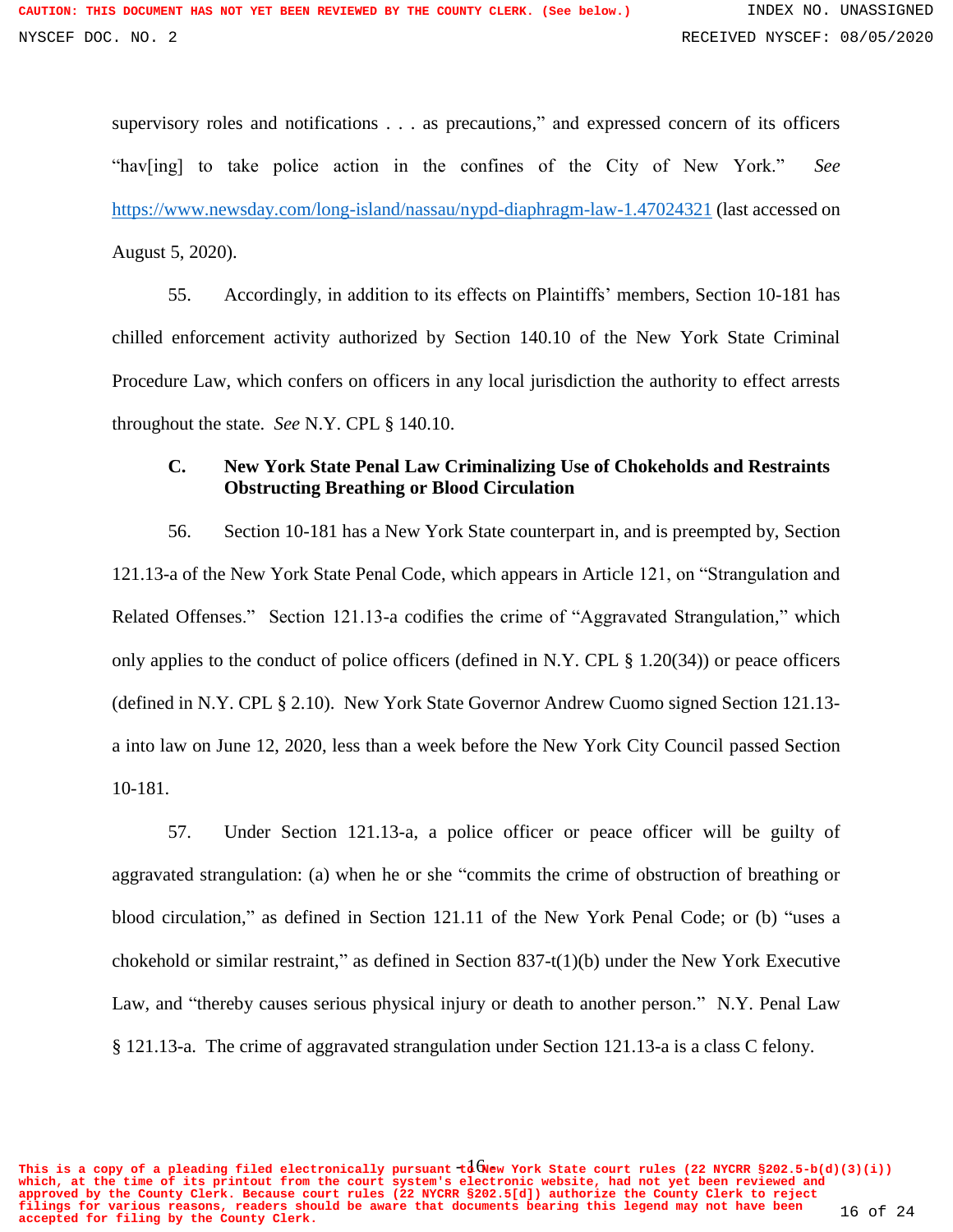58. Section 121.11 of the New York Penal Code defines "Criminal obstruction of breathing or blood circulation" as when, "with intent to impede the normal breathing or circulation of the blood of another person, he or she: (a) applies pressure on the throat or neck of such person; or (b) blocks the nose or mouth of such person." N.Y. Penal Law § 121.11. Criminal obstruction of breathing or blood circulation under Section 121.11, which has an express intent requirement, is a class A misdemeanor.

59. Section 837-t(1)(b) of the New York Executive Law, legislating use of force reporting, requires reporting to the division in every instance that a police or peace officer "uses a chokehold or similar restraint that applies pressure to the throat or windpipe of a person in a manner that may hinder breathing or reduced intake of air." N.Y. Exec. Law § 837-t(1)(b).

60. Article 121 of the New York State Penal Code codifies three other strangulationrelated crimes: Criminal Obstruction of Breathing or Blood Circulation (§ 121.11), Strangulation in the Second Degree (§ 121.12) and Strangulation in the First Degree (§ 121.13). However, Section 121.13-a was codified specifically to address the use of such force by a "police officer" (defined in N.Y. CPL § 1.20(34)) or "peace officer" (defined in N.Y. CPL § 2.10). Accordingly, Section 121.13 is tailored to the restriction of breathing or blood circulation, or use of chokeholds or other restraints, by a police officer.

61. The regulatory text and legislative history of Section 121.13-a make plain that it was enacted to restrict police forces from utilizing chokeholds or restraints that obstruct breathing or blood circulation in carrying out an arrest. Introduced by Assemblyman Walter T. Mosley and Senator Brian A. Benjamin (both of whom represent New York City districts) in the State Assembly and Senate, respectively, the Short Title refers to the law as the "Eric Garner antichokehold act." The "Justification" provided in the New York Committee Report for the New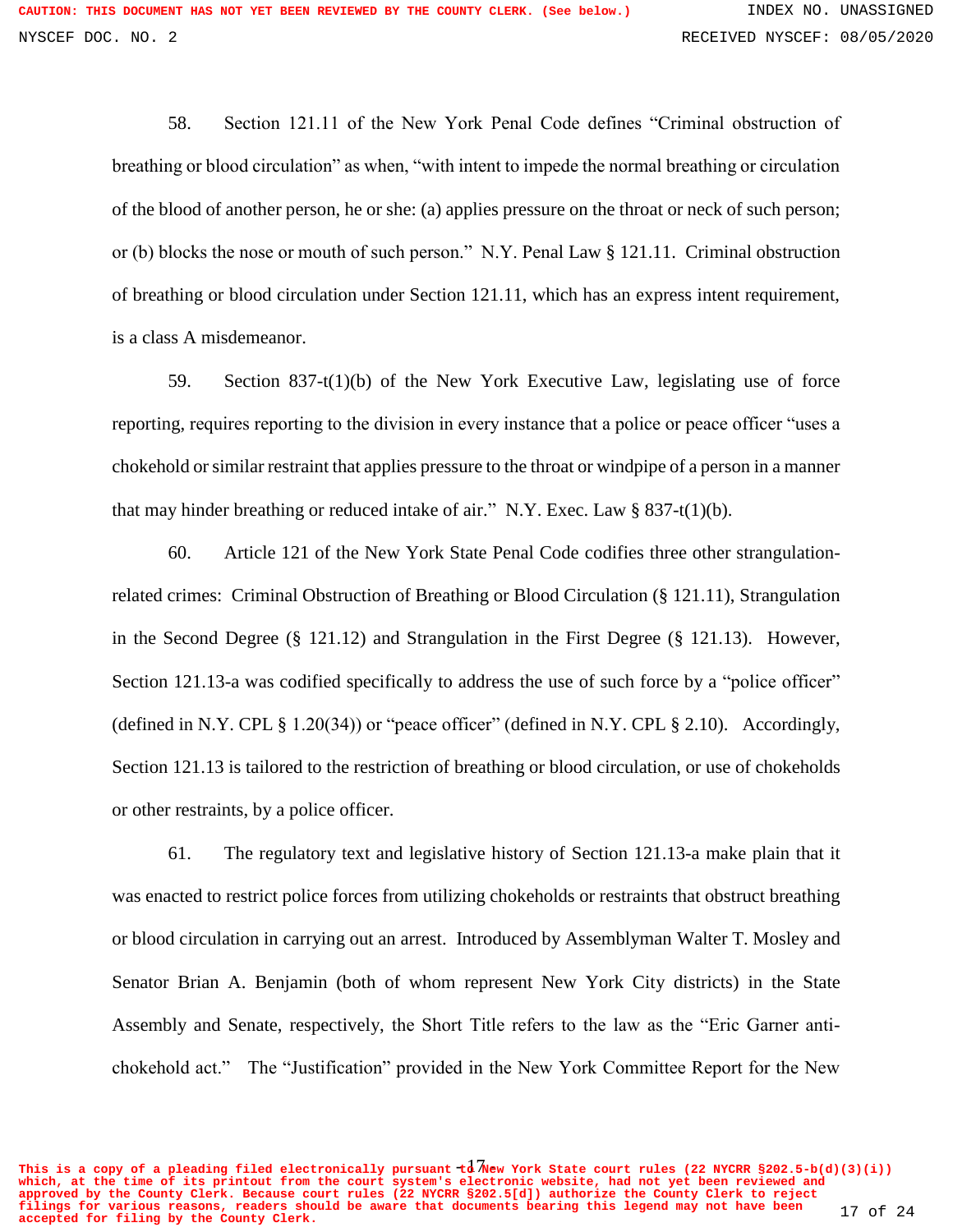York Assembly Bill (No. 6144) details the "chokehold" deaths of Anthony Baez and Eric Garner, which took place in New York City, respectively, in 1994 and 2014, and states that these deaths occurred despite the New York City Police Department's "ban" of chokeholds in 1993. The Committee Report further states: "It is clear that the NYPD's ban on the use of chokeholds is not sufficient to prevent police officers from using this method to restrain individuals whom they are trying to arrest." This legislative history indicates that Section 121.13-a was meant to place legislation on this use of force in the hands of the State to the exclusion of municipal law on the same subject—including laws like Section 10-181.

62. In addition, the New York State Penal Code confers on officers the authority to "use physical force when and to the extent he or she reasonably believes such to be necessary to effect the arrest, or to prevent the escape from custody, or in self-defense or to defend a third person . . ." in the "course of effecting or attempting to effect an arrest," or "preventing or attempting to prevent the escape from custody." N.Y. Penal Law § 35.30; *see also* N.Y. Penal Law § 35.05 (enumerating circumstances in which conduct that would otherwise constitute an offense is justifiable and not criminal). The State therefore has also legislated comprehensively in the field of what constitutes the reasonable use of force by a police officer in effecting an arrest, and Section 10-181 intrudes into this area.

#### **CLAIMS FOR RELIEF**

# **FIRST CAUSE OF ACTION: Field and Conflict Preemption, N.Y. Const. art. IX, § 2(c), N.Y. Mun. Home Rule Law § 10(1)(i), (ii)**

63. Plaintiffs repeat and reallege the preceding paragraphs as if fully stated herein.

64. In the State of New York, a municipality may not enact any law that is inconsistent with any of the State's general laws, which include the State Penal Code. N.Y. Const. art. IX, §  $2(c)$ , N.Y. Mun. Home Rule Law §  $10(1)(i)$ , (ii).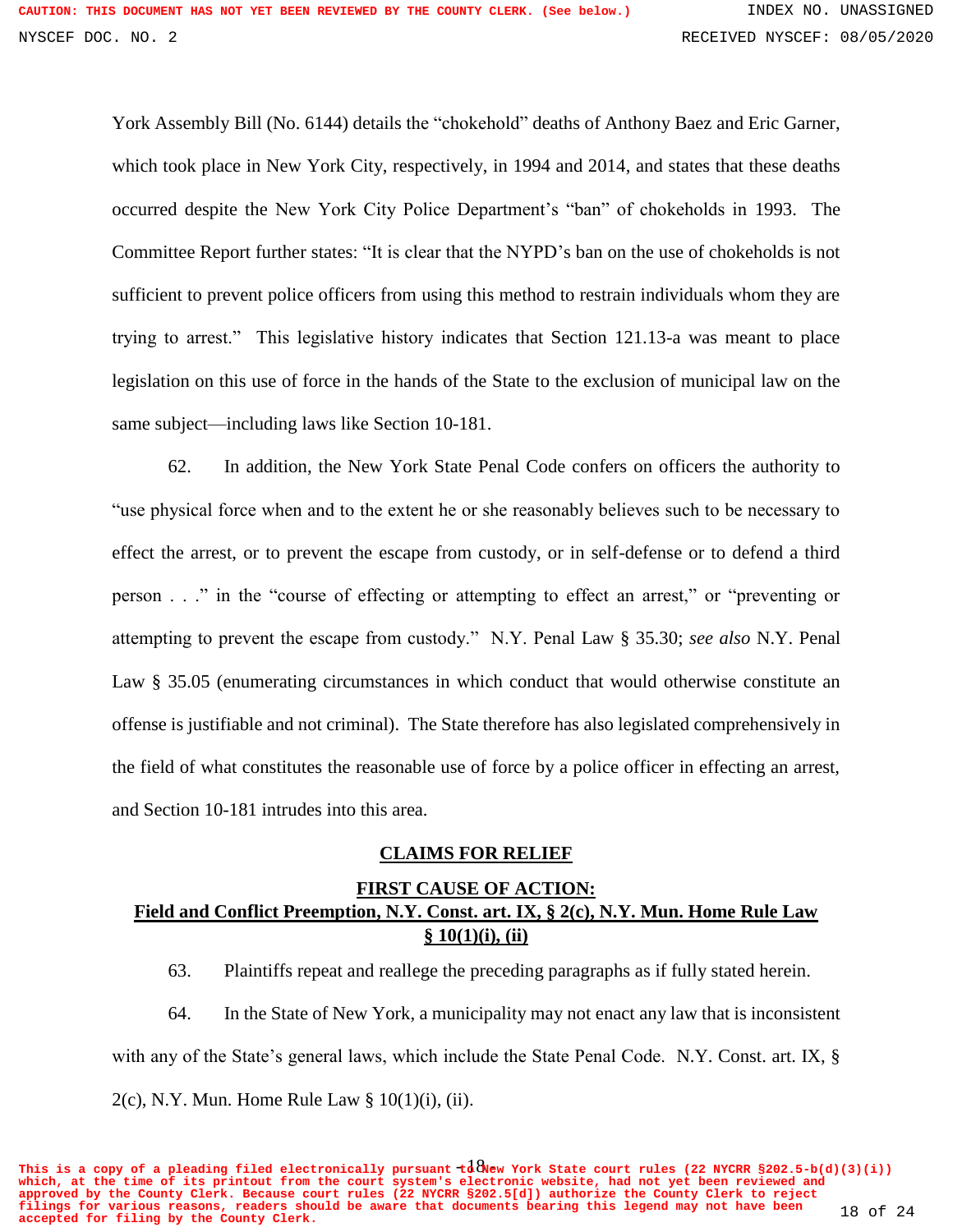65. Section 10-181 is preempted by the State Penal Code, and particularly by Sections 121.13-a and 35.30 of the State Penal Code.

66. Section 10-181 is invalid under the doctrine of implicit field preemption. A local government is precluded from legislating in a certain field where the state has enacted a comprehensive and detailed regulatory scheme that demonstrates an intent to preempt the field. Article 121, codifying crimes of Strangulation and Related Offenses, with its specific subpart, Section 121.13-a, criminalizing the use of such force by police or peace officers, is precisely the sort of comprehensive and detailed legislation that evinces an intent to occupy the field. With the addition of Section 121-13a, Article 121 codifies *four* types of strangulation-related crimes: Criminal Obstruction of Breathing or Blood Circulation (§121.11), Strangulation in the Second Degree (§ 121.12), and Strangulation in the First Degree (§ 121.13). Article 121 also provides an affirmative defense for conduct carried out "for a valid medical or dental purpose." N.Y. Penal Law § 121.14. Section 10-181 (the city law) and Section 121.13-a of the State Penal Code address identical areas of legislative concern: restriction of air flow or blood circulation by a police officer in effecting an arrest. Section 10-181 is therefore implicitly field-preempted.

67. Section 10-181 is also preempted because New York State policy evinces the legislature's intent to preempt local laws in the same field. Section 121.13-a was enacted to restrict police forces from utilizing strangulation or other forces that obstruct blood circulation or breathing in carrying out an arrest. Section 121.13-a also was enacted to place legislation on this use of force in the hands of the State to the exclusion of municipal law on the same subject. The New York State Legislature's decision to impose a uniform statewide standard in this particular field is underscored by Section 140.10 of the New York State Criminal Procedure Law, which confers on officers in any local jurisdiction the authority to effect arrests throughout the State.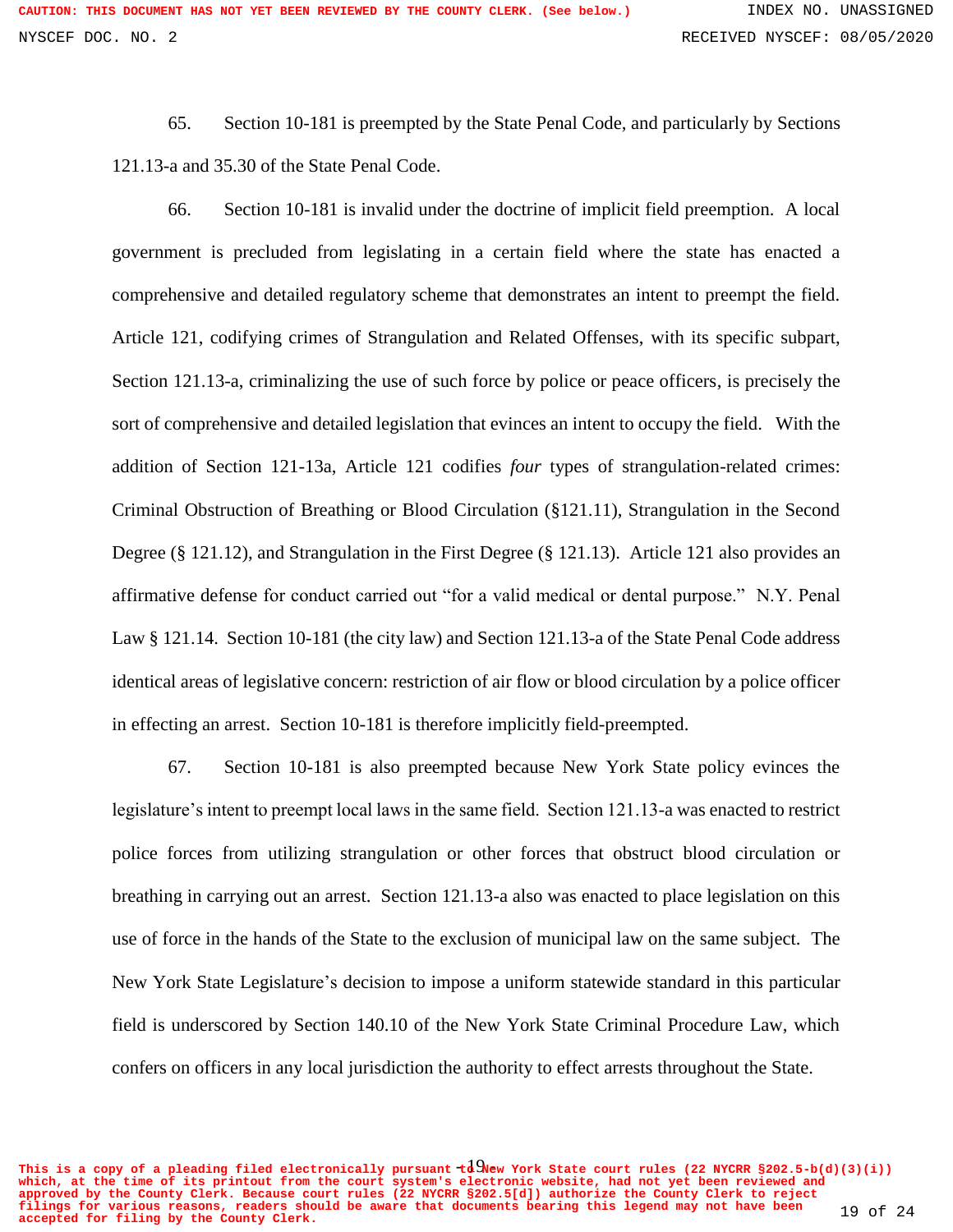68. Section 10-181 is also field-preempted for the additional and independent reason that the State has legislated comprehensively in the field of what constitutes the reasonable use of force by a police officer in effecting an arrest, and Section 10-181 intrudes into this area. In addition to defining an offense in Section 121.13-a, the New York State Penal Code acknowledges and confers on officers the authority to "use physical force when and to the extent he or she reasonably believes such to be necessary to effect the arrest, or to prevent the escape from custody, or in self-defense or to defend a third person . . ." in the "course of effecting or attempting to effect an arrest," or "preventing or attempting to prevent the escape from custody." N.Y. Penal Law § 35.30. The State therefore has established statewide standards for what constitutes the reasonable use of force by a police officer in effecting an arrest. Municipal legislation in the same field threatens to muddle and disrupt the uniformity of this statewide regulatory scheme and is preempted regardless of whether the municipal law actually conflicts with the State law.

69. In addition to field preemption, Section 10-181 also is conflict-preempted because it is inconsistent with and inhibits the operation of the State Penal Law. Section 10-181 criminalizes nearly the same conduct as Section 121.13-a; however, its terms impose additional constraints on officers that are inconsistent with and inhibit the operation of the State provisions. This includes Section 10-181's criminalization of actions consistent with police training and procedures and not prohibited by State law. The municipal law's constraints also include the absence of an intent and injury requirement, which are present to at least some degree in the State law in an effort to balance the public safety interests at stake and avoid over-deterrence of lawful police activities.

70. Section 10-181 encroaches on a field fully occupied by the State legislature and, especially in absence of any intent or injury requirement, upsets the careful balance of public safety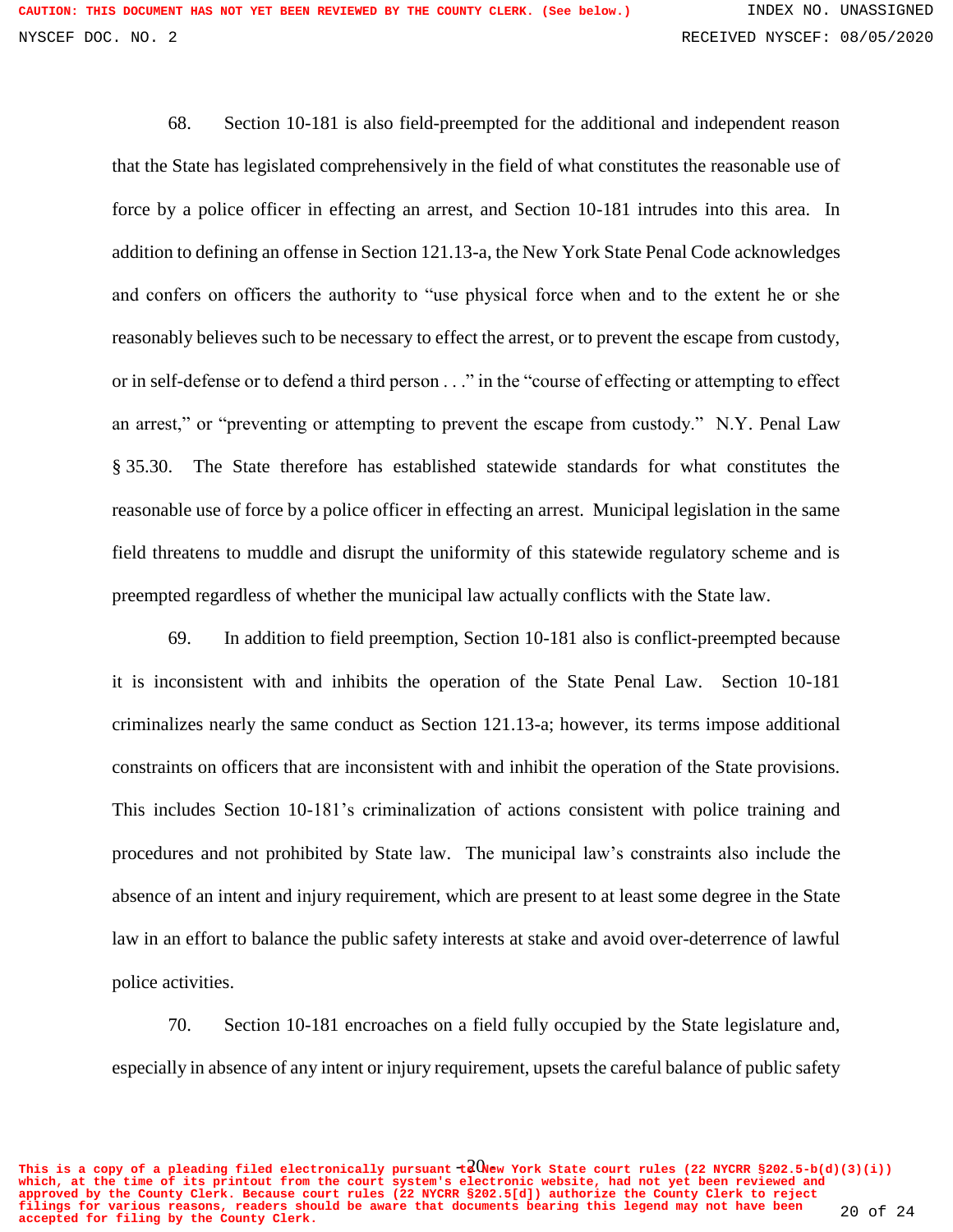interests that the State Penal Law is designed to achieve. The municipal law thus inhibits the operation of State law and is conflict-preempted for this reason too.

71. Section 10-181 inflicts a severe and unwarranted chilling effect on the ordinary performance of police duties of apprehensions and arrests. This chilling effect imposes a concrete and particularized injury on Plaintiffs, whose members thus far have been impeded from safely or at all carrying out their duties.

72. The Court should enjoin the enforcement of Section 10-181 because it is preempted by and impedes the operation of State law.

## **SECOND CAUSE OF ACTION: Declaratory Judgment: Field and Conflict Preemption, N.Y. Const. art. IX, § 2(c), N.Y. Mun. Home Rule Law § 10(1)(i), (ii)**

73. Plaintiffs repeat and reallege the preceding paragraphs as if fully stated herein.

74. In the State of New York, a municipality may not enact any law that is inconsistent with any of the State's general laws, which include the State Penal Code. N.Y. Const. art. IX, §  $2(c)$ , N.Y. Mun. Home Rule Law §  $10(1)(i)$ , (ii).

75. Section 10-181 is preempted by the State Penal Code, and particularly by Section 121.13-a of the State Penal Code.

76. An actual case or controversy exists between Plaintiffs and the City regarding the claims raised above.

77. Absent resolution by the Court, the dispute between Plaintiffs and the City is capable of, and likely to be, recurring.

78. Accordingly, Plaintiffs are entitled to a declaration that Section 10-181 is invalid and unenforceable as preempted by New York State law.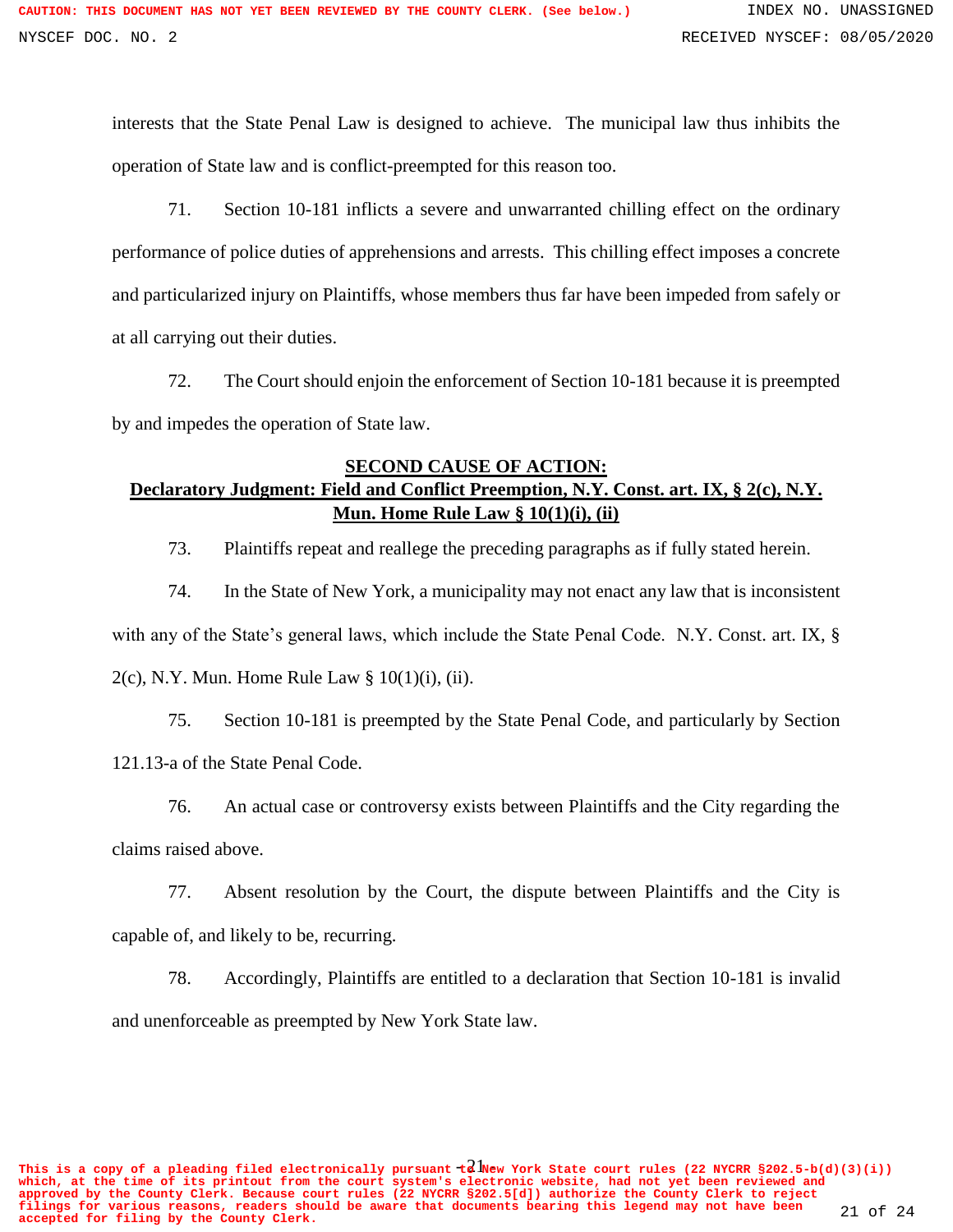#### **THIRD CAUSE OF ACTION: Violation of the Due Process Clause of the New York State Constitution, N.Y. Const. art. I § 6**

79. Plaintiffs repeat and reallege the preceding paragraphs as if fully stated herein.

80. An overly vague statute violates the Due Process Clause of the New York State Constitution, and is therefore invalid, where it fails to give fair notice to the ordinary citizen that the prohibited conduct is legal, and lacks minimal legislative guidelines, thereby permitting arbitrary enforcement.

81. Laws that impose criminal penalties, which include Section 10-181, are subject to a more stringent vagueness standard than civil regulations.

82. Section 10-181 is void for vagueness because an ordinary police officer will be unable to discern whether many ordinary activities taken in the course of the apprehension and arrest of a suspect violate the statute. For example, there is no intent requirement and no requirement that the prohibited conduct cause actual injury. In addition, compliance with the statute requires an officer to divine the meaning of "compressesthe diaphragm"—an internal organ that contracts when air fills the lungs—and discern whether this internal organ is being "compresse[d]" while the officer is taking certain actions in the field.

83. The strict liability nature of the offense aggravates the due process problem by increasing both uncertainty from the officer's perspective and the risk of inconsistent and arbitrary enforcement by the legal system. In light of the lack of *mens rea* and injury requirements, unintentional violations of the law in effecting or attempting to effect an arrest—and uses of restraints consistent with department policies *and* State law—will expose officers to criminal liability.

This is a copy of a pleading filed electronically pursuant  $t^2$  Wew York State court rules (22 NYCRR §202.5-b(d)(3)(i)) **which, at the time of its printout from the court system's electronic website, had not yet been reviewed and approved by the County Clerk. Because court rules (22 NYCRR §202.5[d]) authorize the County Clerk to reject filings for various reasons, readers should be aware that documents bearing this legend may not have been accepted for filing by the County Clerk.** 22 of 24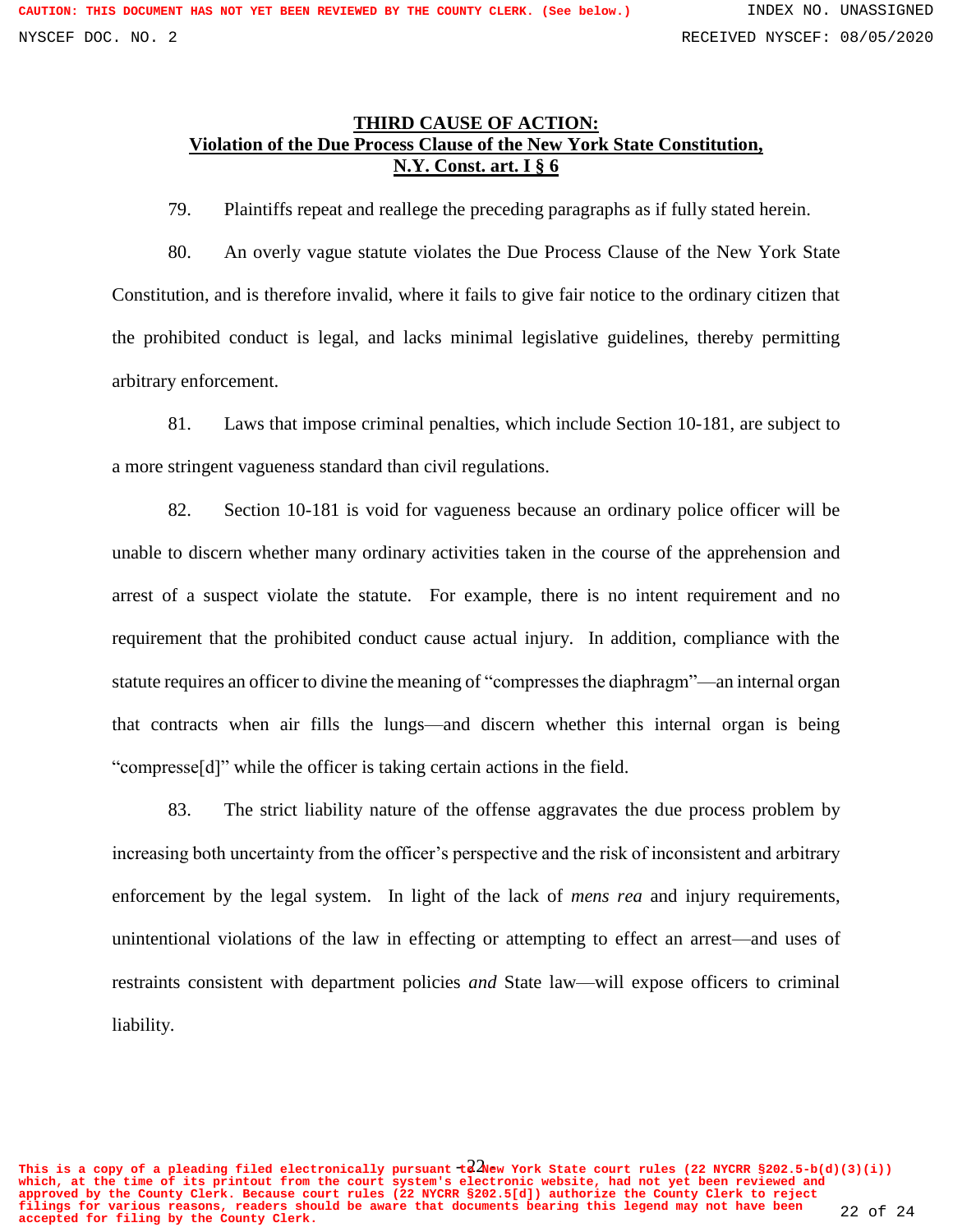84. That multiple District Attorneys have spoken out about the difficulty in applying the law, and concerns expressed by Police Departments regarding the same, amplifies the vagueness problem and the risk of inconsistent enforcement. Indeed, District Attorney McMahon, who is responsible for overseeing prosecutions under Section 10-181 has stressed that the law "defies common sense" and urged the city to "repeal or fix [the] law as soon as possible."

85. The Court should enjoin the enforcement of Section 10-181 because it violates the Due Process Clause of the New York State Constitution.

## **FOURTH CAUSE OF ACTION: Violation of the Due Process Clause of the New York State Constitution: Declaratory Judgment, N.Y. Const. art. I § 6**

86. Plaintiffs repeat and reallege the preceding paragraphs as if fully stated herein.

87. Section 10-181 is unconstitutionally vague and violates the Due Process Clause of the New York State Constitution.

88. An actual case or controversy exists between Plaintiffs and the City regarding the claims raised above.

89. Absent resolution by the Court, the dispute between Plaintiffs and the City is capable of, and likely to be, recurring.

90. Accordingly, Plaintiffs are entitled to a declaration that Section 10-181 violates the

Due Process Clause of the New York State Constitution and is therefore invalid and unenforceable.